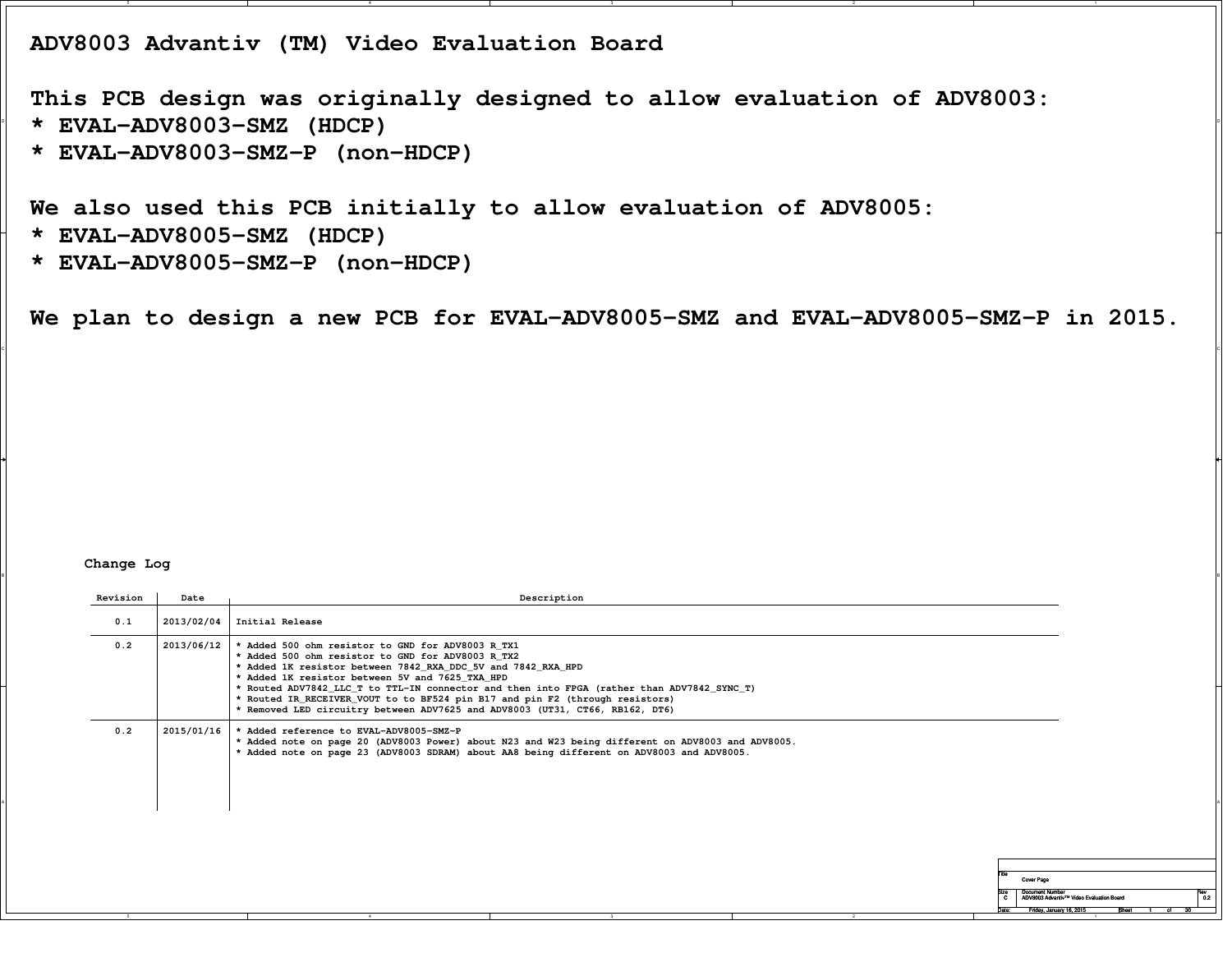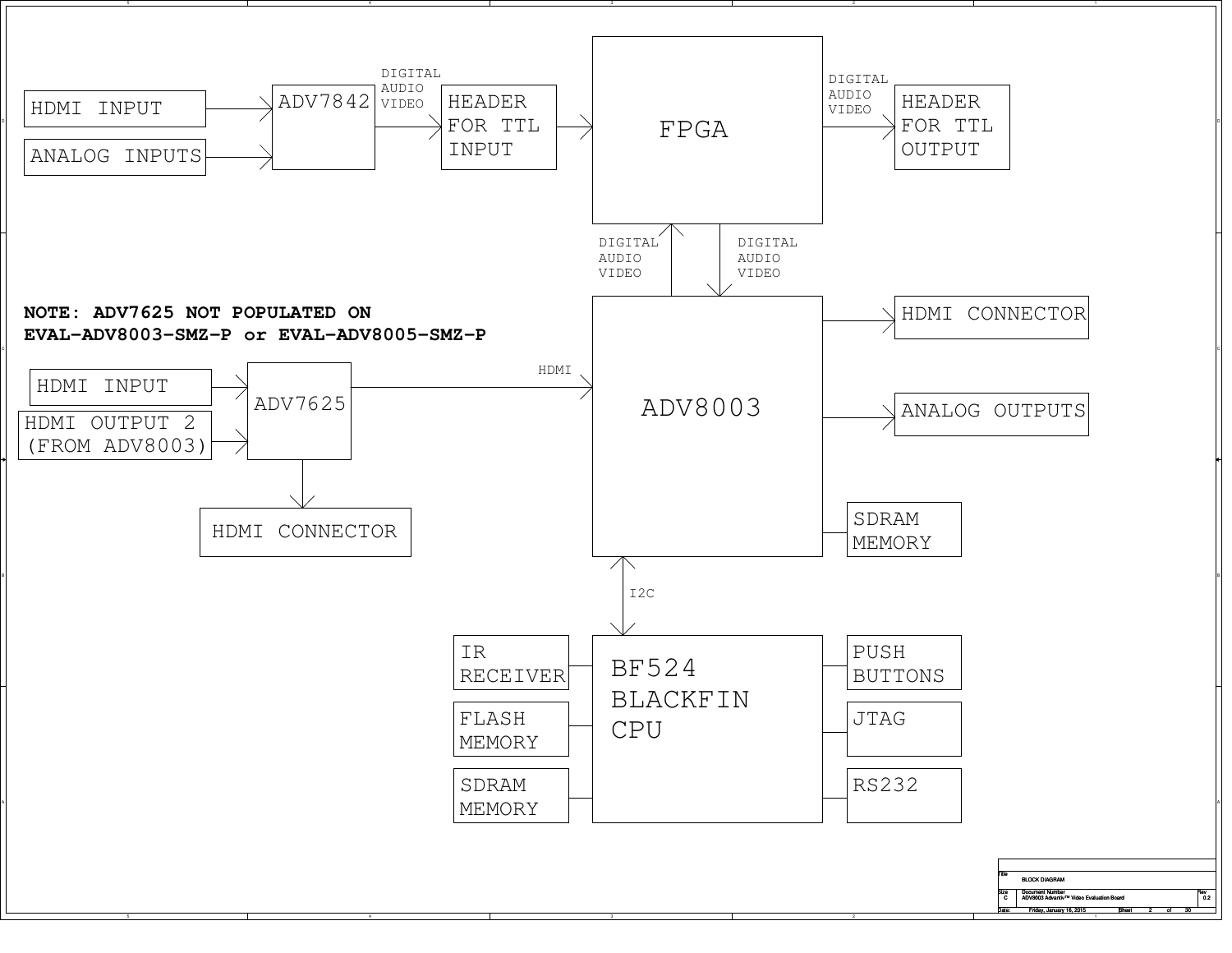



3,4,5,6,7,8,10,11,12,14,16,17,19,20,22,25,26,27,28,30

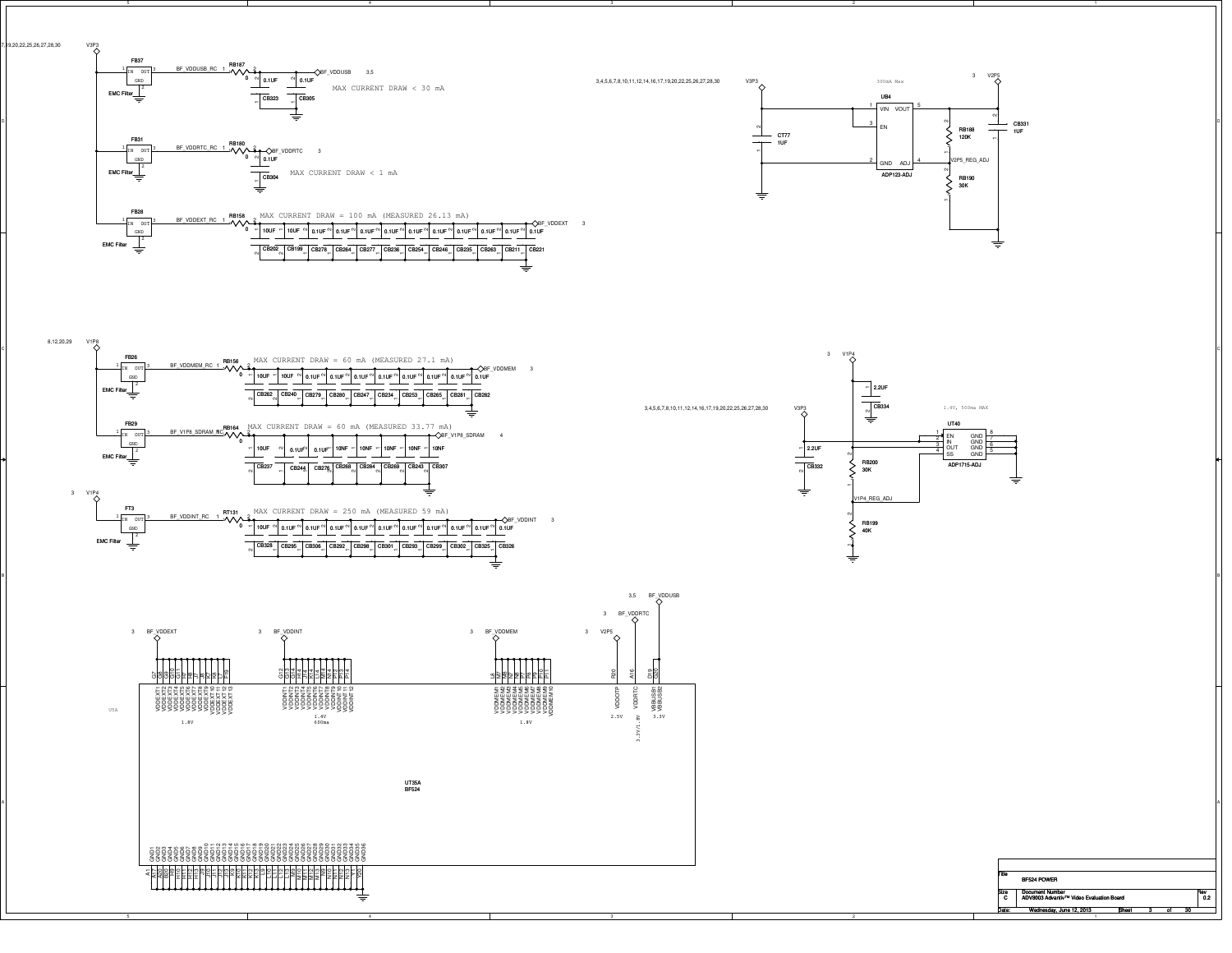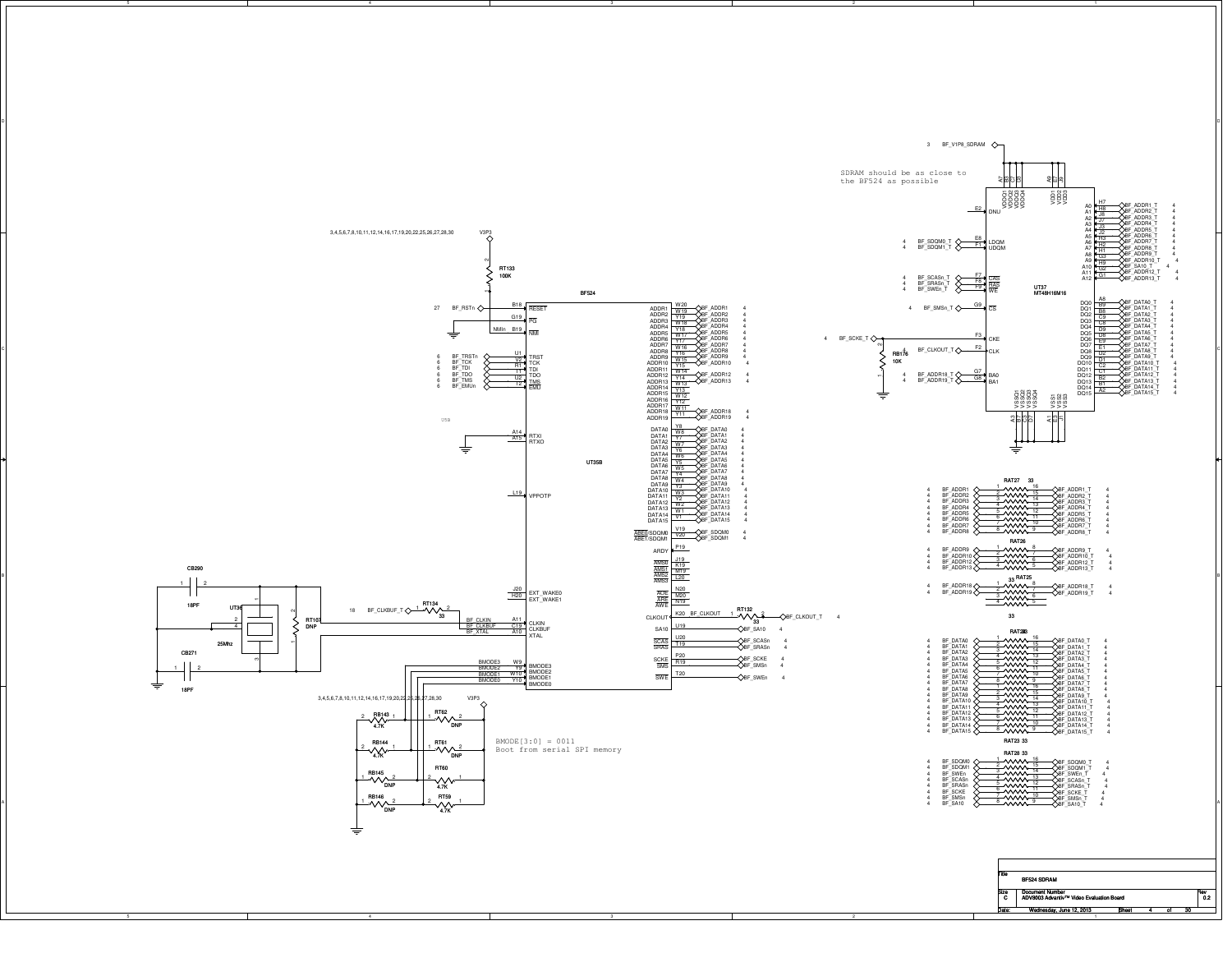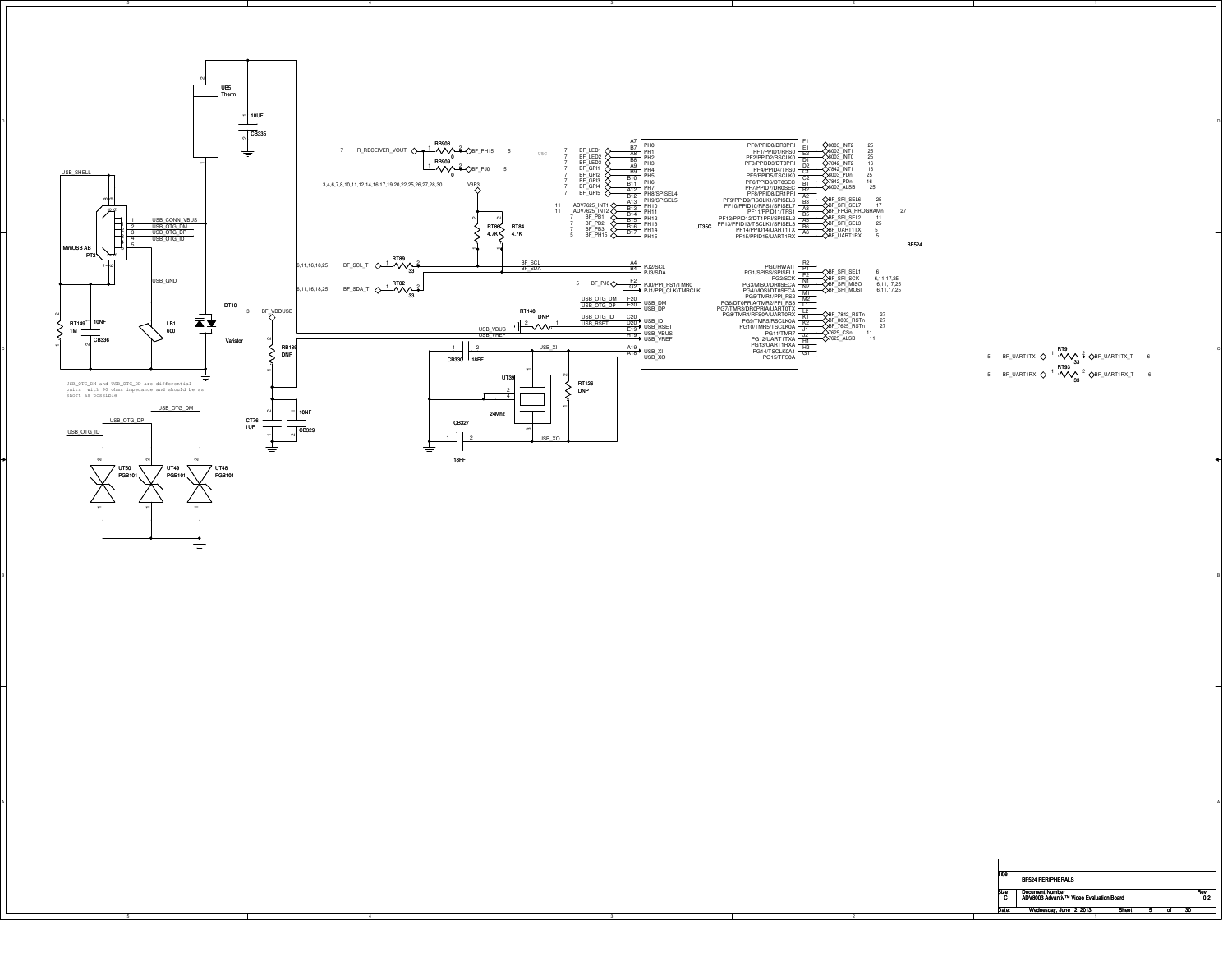

on and the contract of the contract of the contract of the contract of the contract of the contract of the contract of the contract of the contract of the contract of the contract of the contract of the contract of the con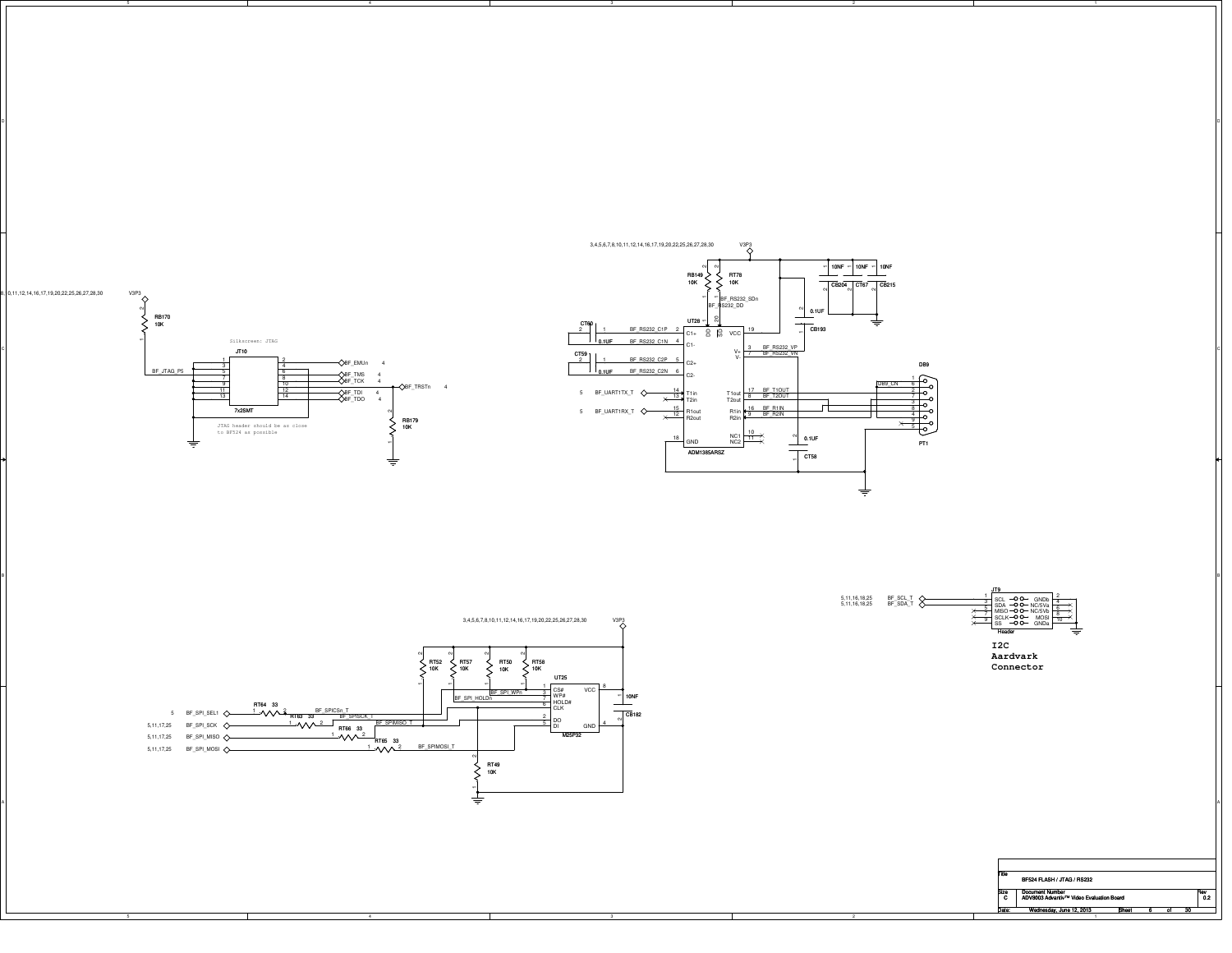





on and the contract of the contract of the contract of the contract of the contract of the contract of the contract of the contract of the contract of the contract of the contract of the contract of the contract of the con

 $\circ$ 











 $\begin{bmatrix} 1 & 0 \\ 0 & 2 \end{bmatrix}$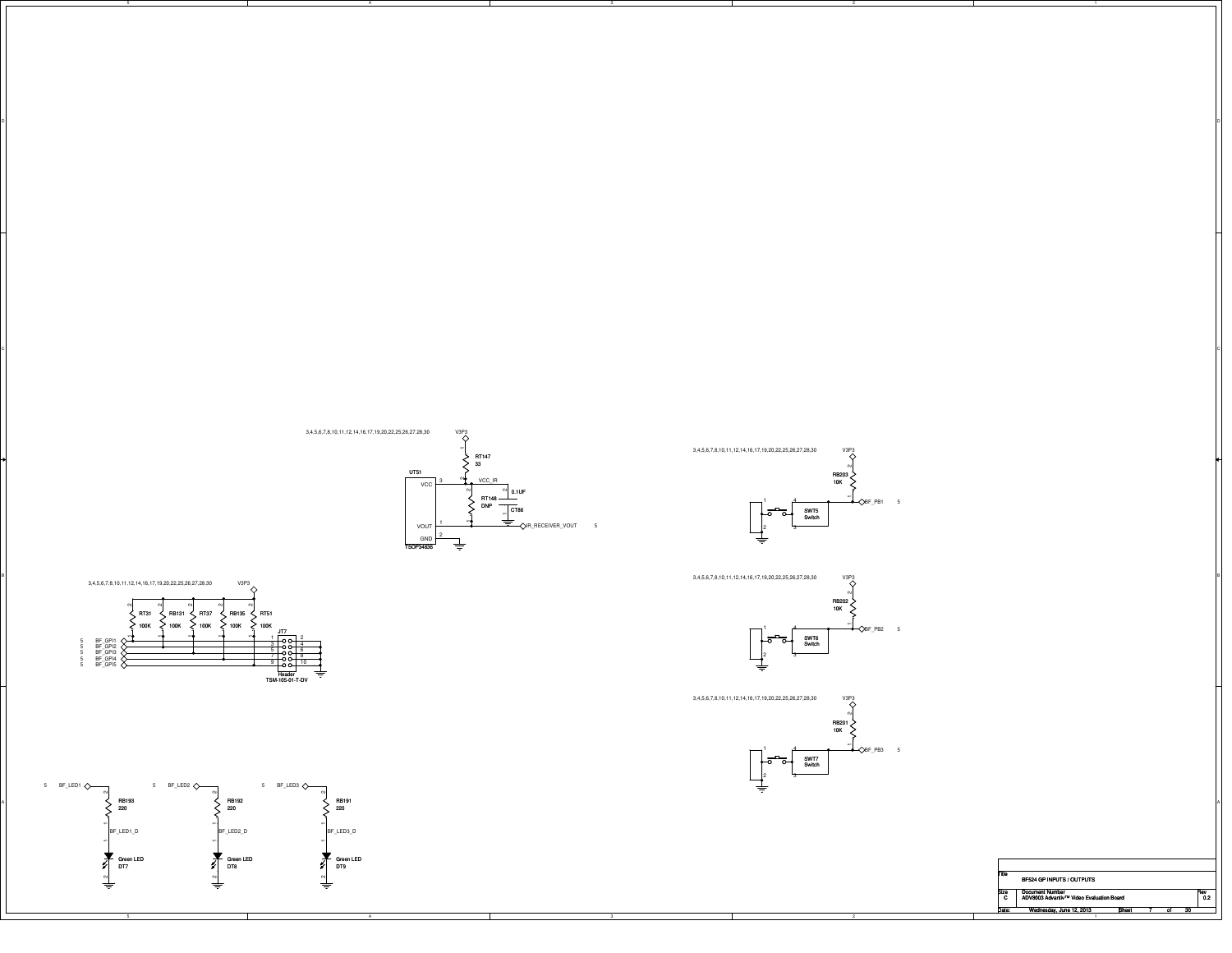

হ A18  $\overline{\omega}$ B18 පි C7 ិ C14 5ء<br>ت n<br>G n<br>C F16  $\frac{6}{5}$  <u>이리나있다 아이들은 외의의 김당국의 업무 인물로</u> 보일 의외원원의 직원원원원원의 원리의리 22 ષ્ટ V3 5 V12 V18 TitleSize Document Number<br>C ADV8003 Advantiv™ Video Evaluation Board 0.2 r - 62 Date:Friday, January 16, 2015 Bheet 8 of ADV7625 Powernce<br>C Friday, January 16, 20155 Sheet 8 of 30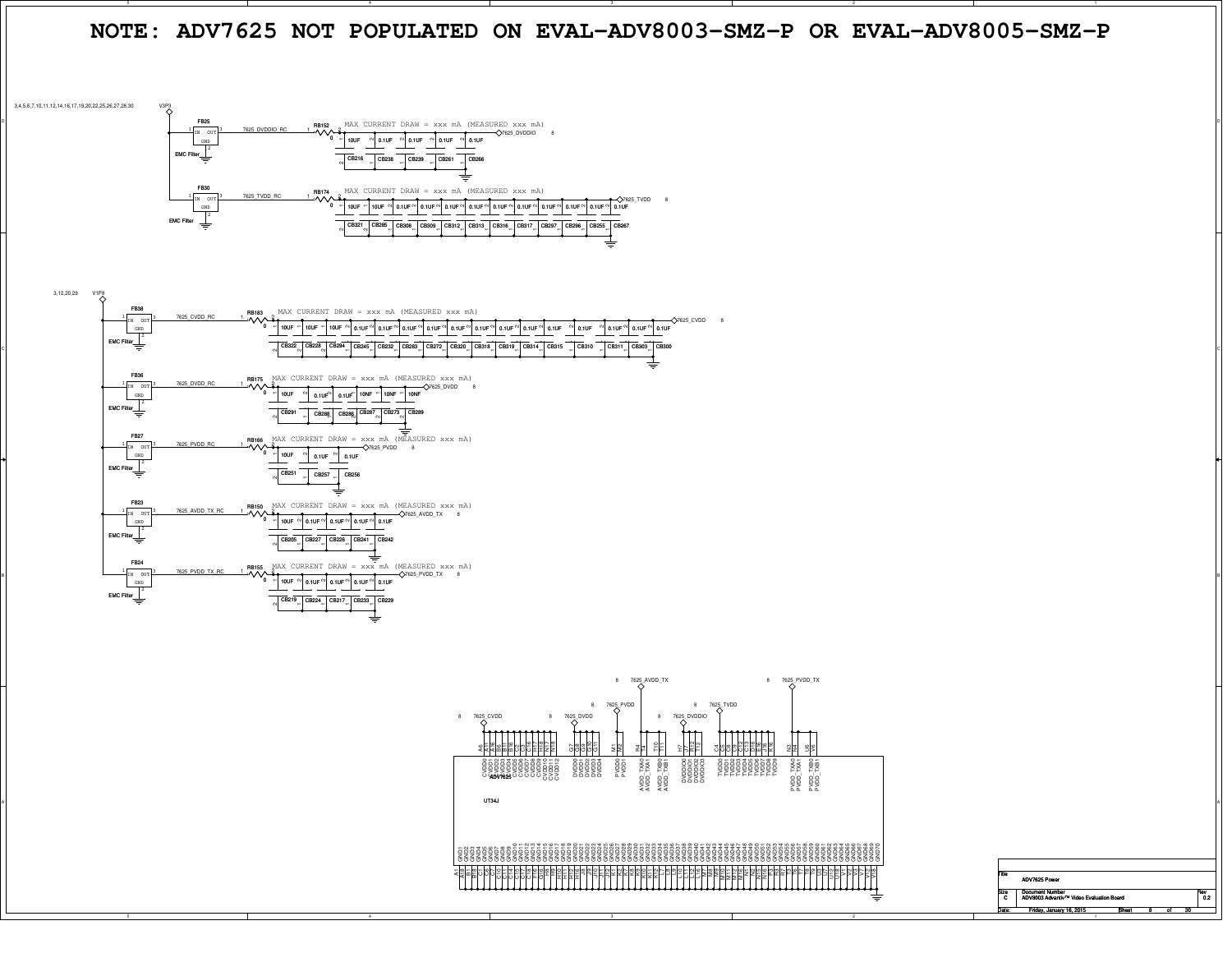





| Title     | ADV7625 HDMI INPUTS                                                |  |  |            |
|-----------|--------------------------------------------------------------------|--|--|------------|
| Size<br>C | <b>Document Number</b><br>ADV8003 Advantiv™ Video Evaluation Board |  |  | Rev<br>0.2 |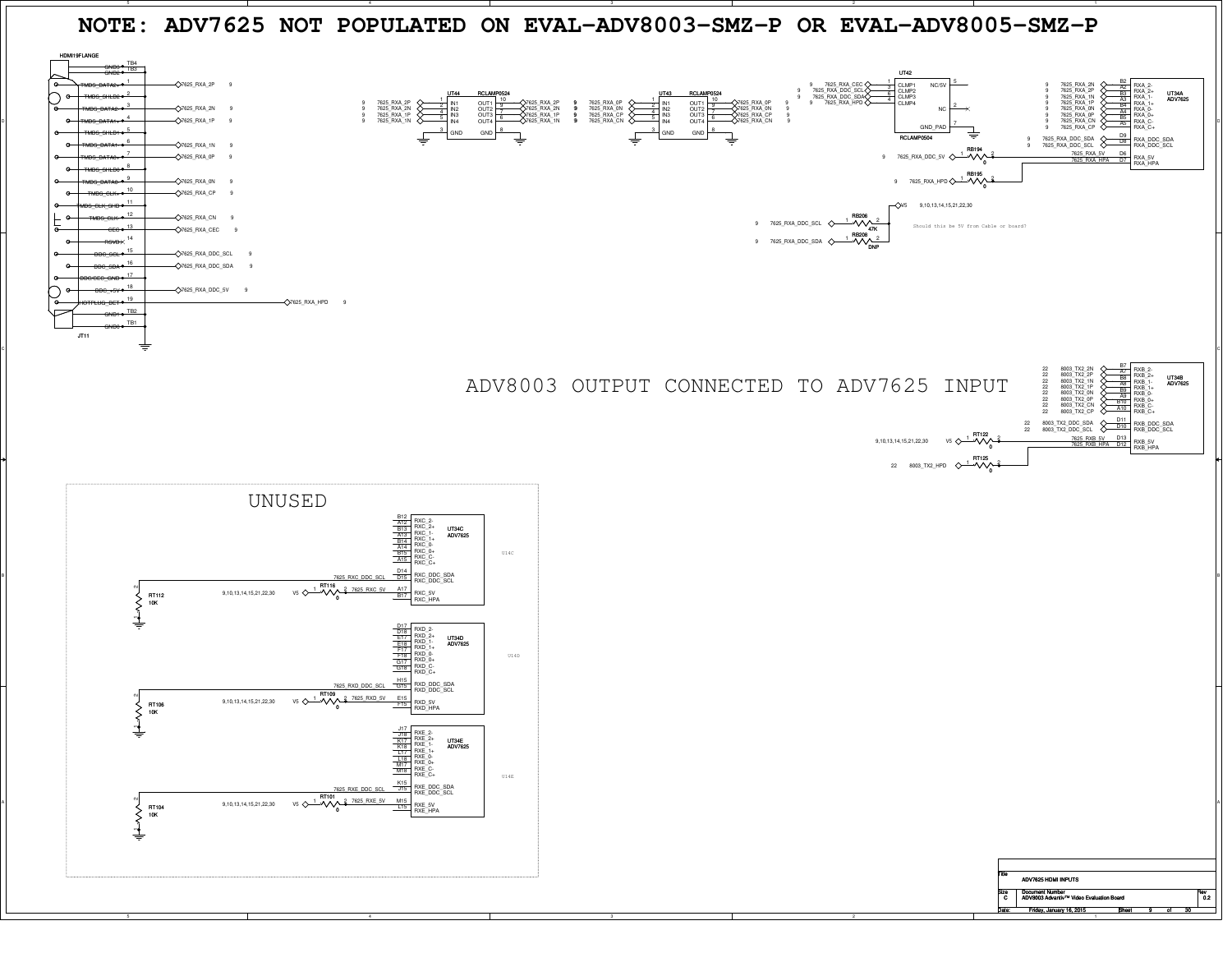## **NOTE: ADV7625 NOT POPULATED ON EVAL-ADV8003-SMZ-P or EVAL-ADV8005-SMZ-P**

 $\circ$ 



THIS GOES TO ADV8003 HDMI INPUT ON-BOARD SO HPD NEEDS TO BE PULLED UP. CAN BYPASS BUT MIGHT CAUSECONFUSION WHEN EXISTING SCRIPTS ARE USED.

RB907 $\frac{1}{1}$  $\Diamond$  $\bar{z}$ 



10,21 7625\_TXA\_HPD

9,10,13,14,15,21,22,30 V5

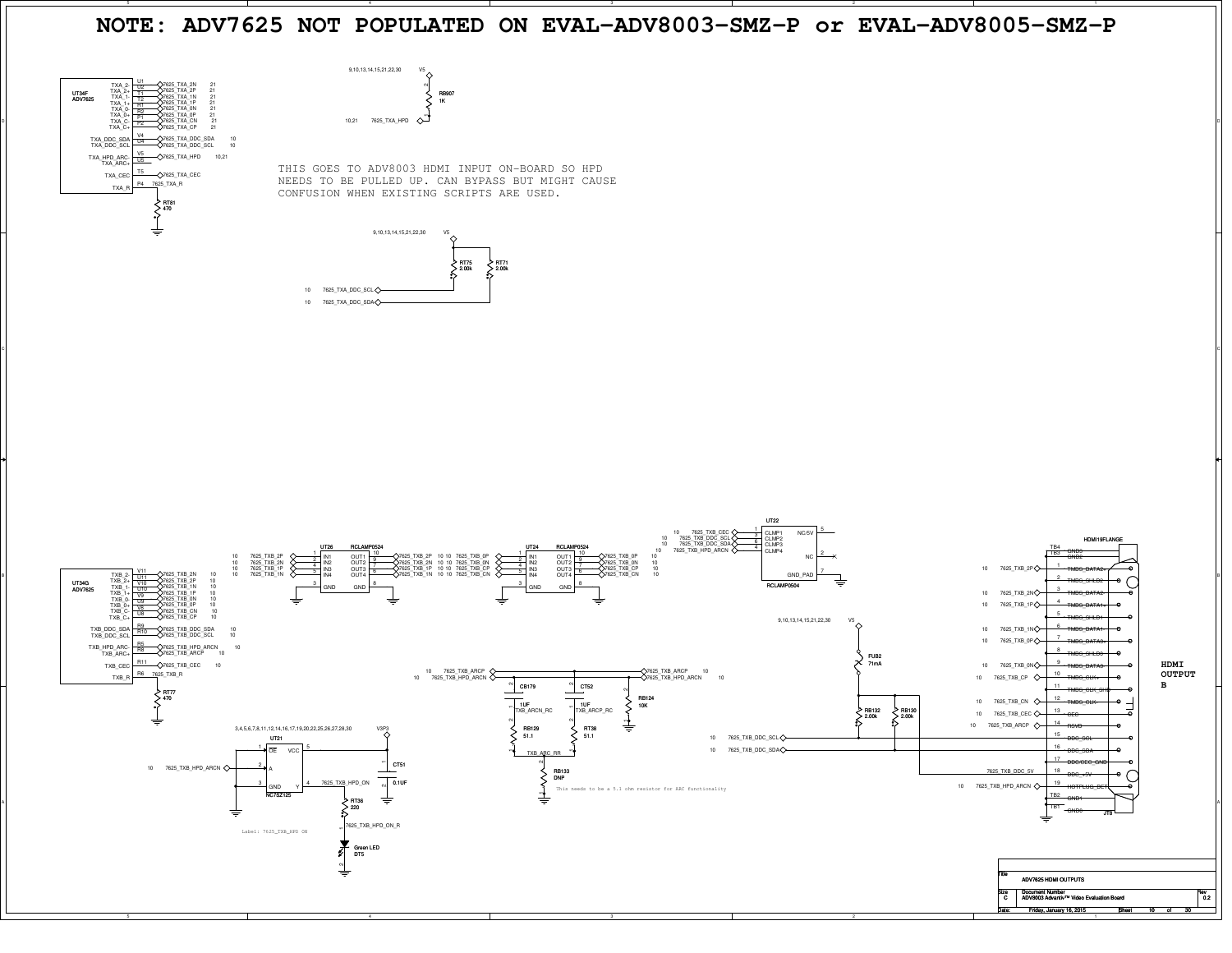**NOTE: ADV7625 NOT POPULATED ON EVAL-ADV8003-SMZ-P OR EVAL-ADV8005-SMZ-P**



A

| <b>Title</b> |                                          |     |
|--------------|------------------------------------------|-----|
|              | ADV7625 MISC                             |     |
| <b>Size</b>  | <b>Document Number</b>                   | Rev |
| c            | ADV8003 Advantiv™ Video Evaluation Board | 0.2 |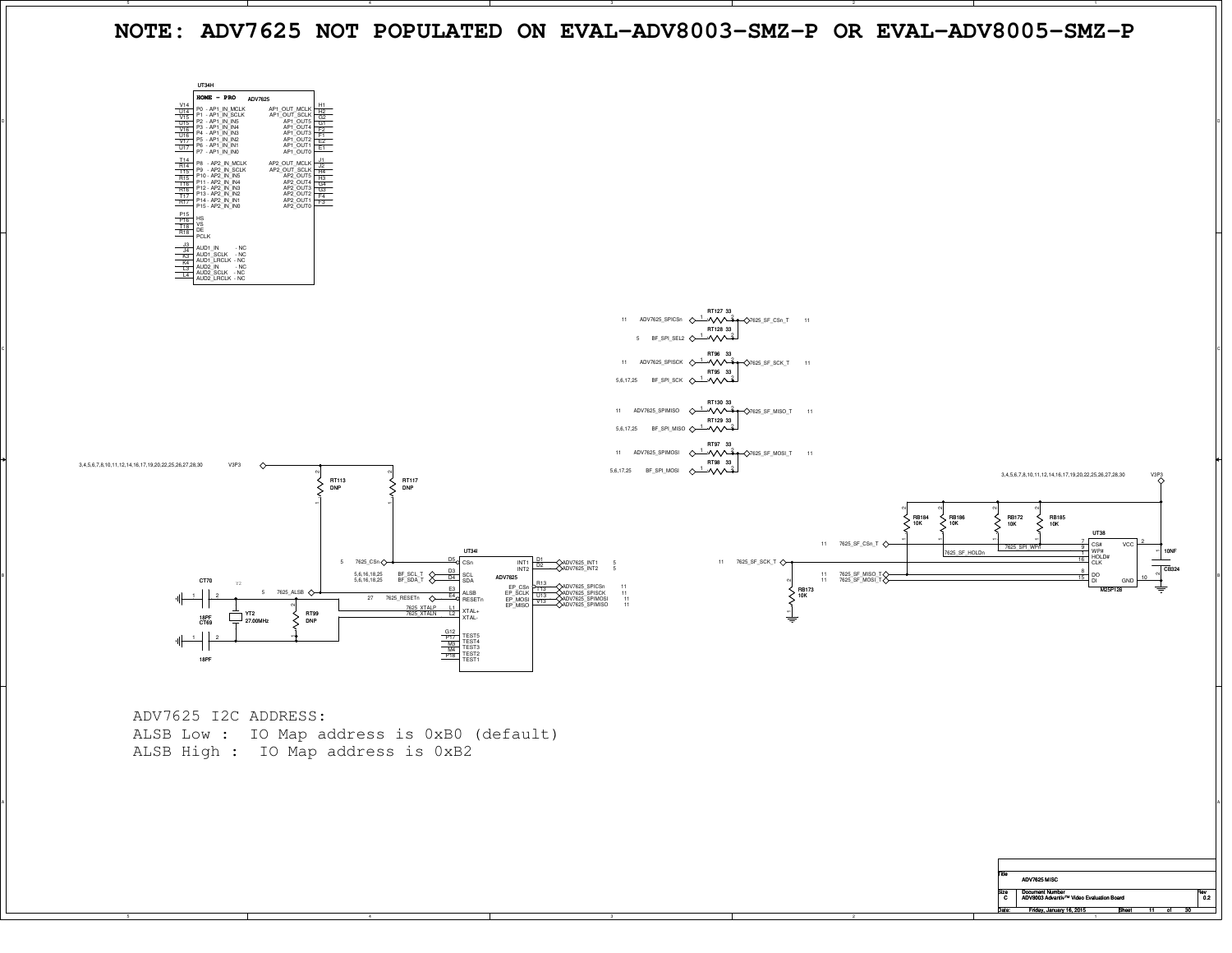



 $\frac{1000}{0.2}$ 

3 Sheet 12 of 30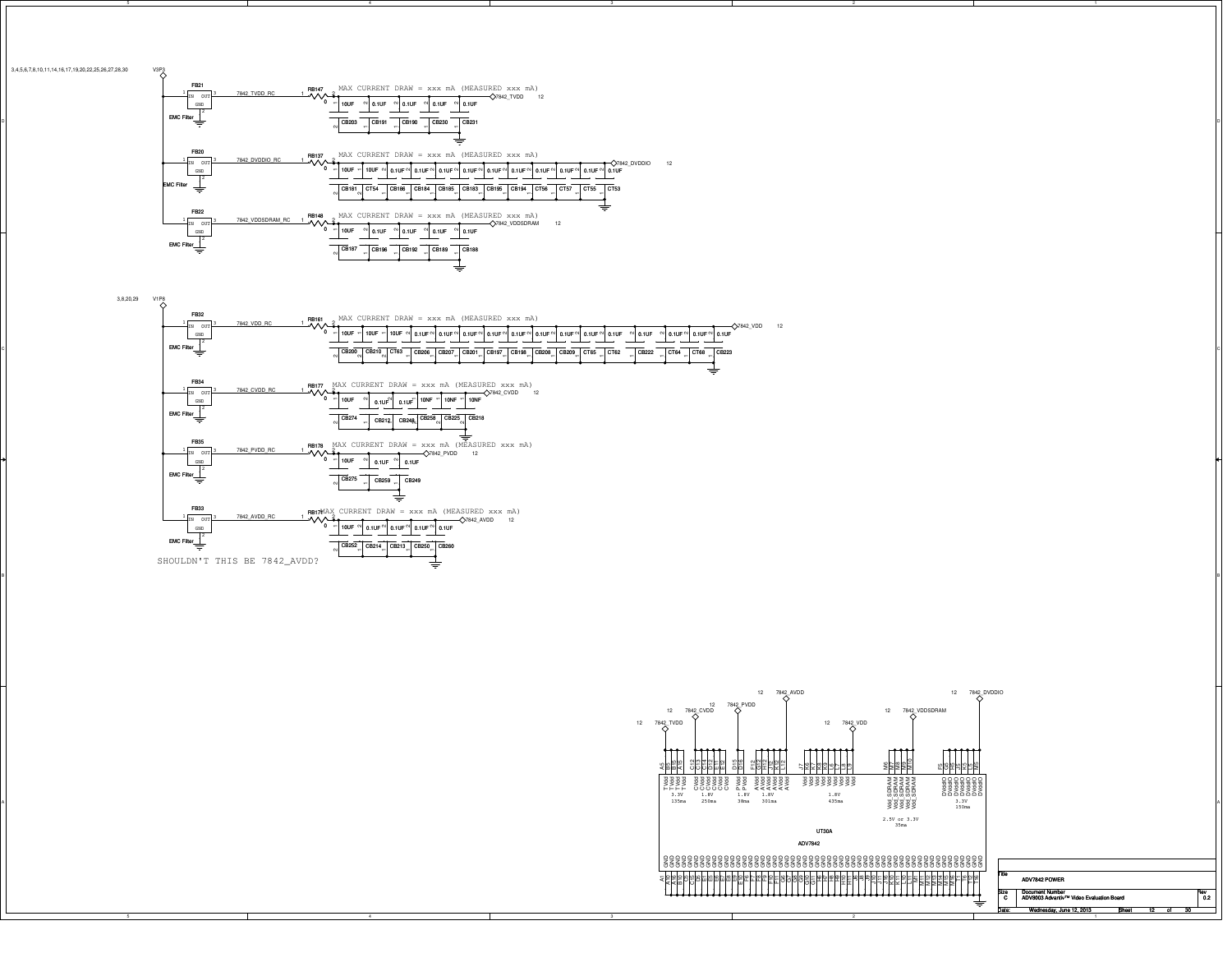

BI<br>Bi

A

| Title | ADV7842 HDMI INPUT                       |       |   |    |     |
|-------|------------------------------------------|-------|---|----|-----|
| Size  | <b>Document Number</b>                   |       |   |    | Rev |
| C     | ADV8003 Advantiv™ Video Evaluation Board |       |   |    | 0.2 |
| )ale: | Wednesday, June 12, 2013                 | Sheet | n | 30 |     |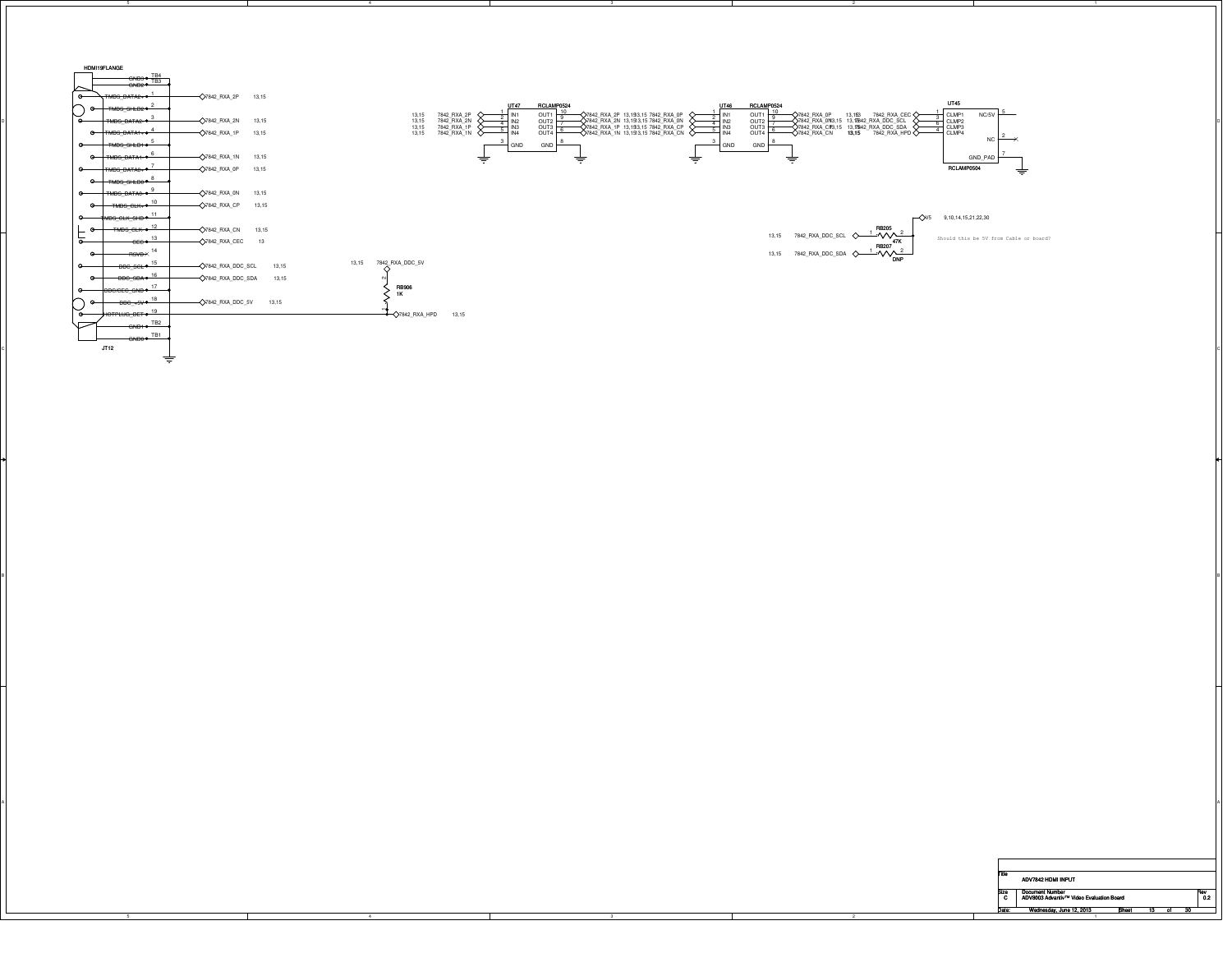





BI<br>Bi

| Title             | <b>ADV7842 ANALOG INPUTS</b>             |       |  |    |     |
|-------------------|------------------------------------------|-------|--|----|-----|
| Size              | <b>Document Number</b>                   |       |  |    | Rew |
| C                 | ADV8003 Advantiv™ Video Evaluation Board |       |  |    | 0.2 |
| )ale <sup>.</sup> | Wednesday, June 12, 2013                 | Sheet |  | 30 |     |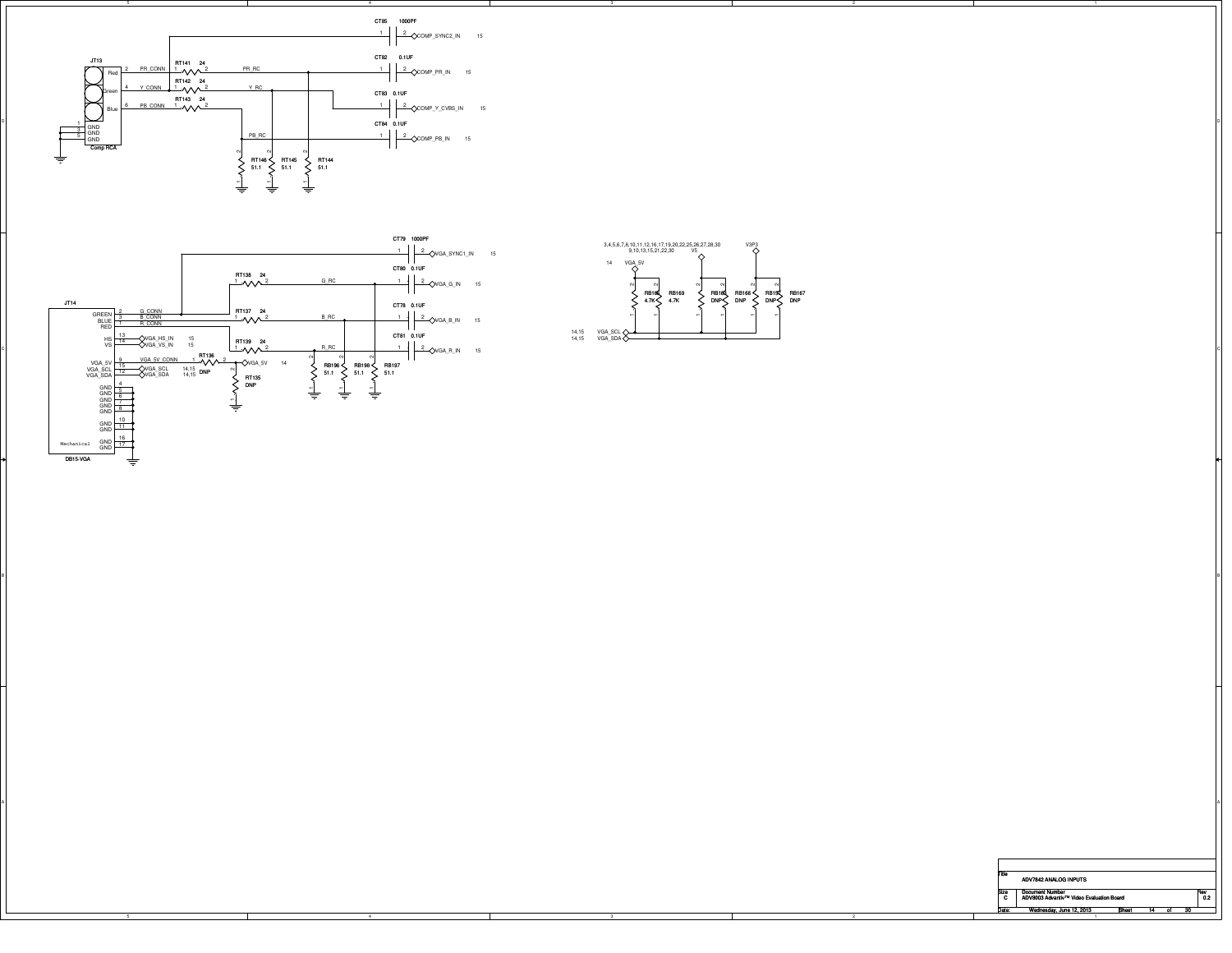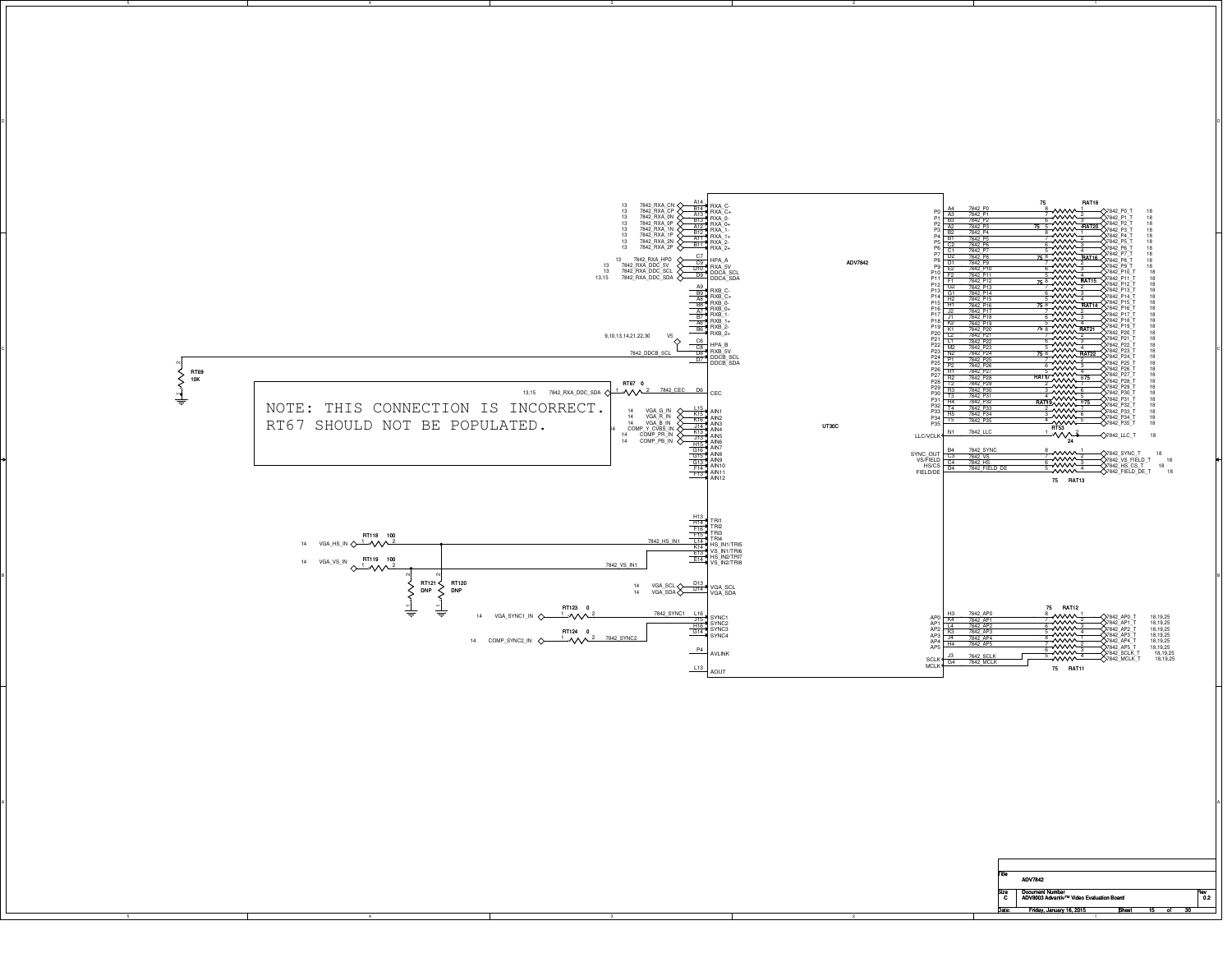

BI<br>Bi

| Title       | ADV7842 SDRAM                            |              |    |    |    |     |
|-------------|------------------------------------------|--------------|----|----|----|-----|
| <b>Size</b> | <b>Document Number</b>                   |              |    |    |    | Rew |
| C           | ADV8003 Advantiv™ Video Evaluation Board |              |    |    |    | 02  |
| Date:       | Wednesday, June 12, 2013                 | <b>Sheet</b> | 16 | Πt | 30 |     |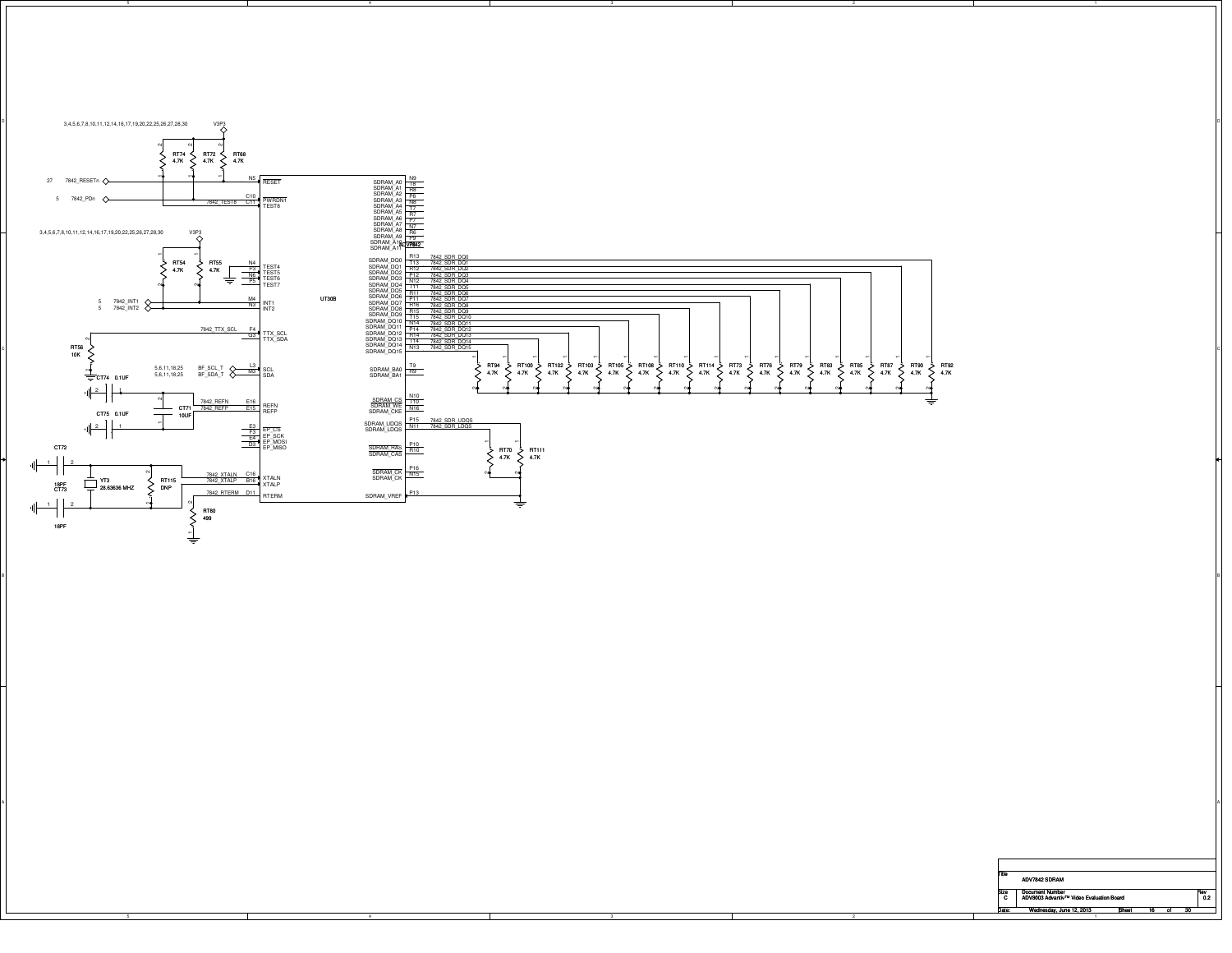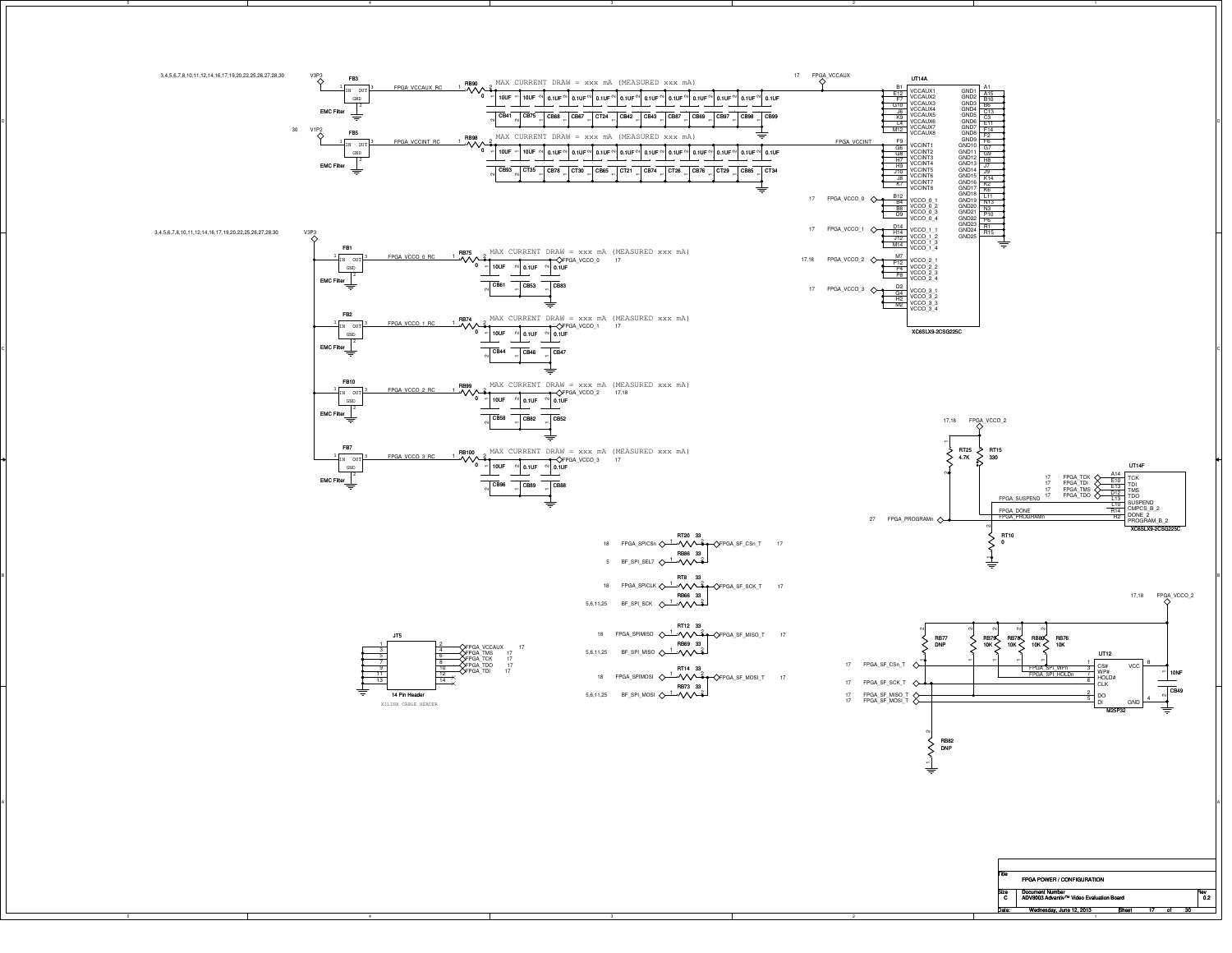

003\_P0

 $\frac{8}{9}$  $\frac{8}{5}$   $\frac{149}{16}$ °⊦ ĕH  $\frac{6}{3}$   $\frac{D10}{C9}$  $\frac{1}{2}$  $\frac{C10}{A10}$ 

 $\frac{6}{8}$   $\frac{A10}{B11}$  $0 - \frac{B11}{A11}$  $\frac{8}{51}$  $\frac{5}{2}$   $\frac{D11}{C11}$  $0 - \frac{C11}{B13}$  $\frac{6}{5}$   $\frac{13}{13}$  $\frac{6}{3}$   $\frac{1413}{612}$  $\frac{C12}{A12}$  $0^{6}$   $^{412}$ 

XC6SLX9-2CSG225C

IO\_L62N\_VREF\_0<br>IO\_L63P\_SCPP\_0<br>IO\_L64P\_SCP5\_0<br>IO\_L64P\_SCP3\_0<br>IO\_L66P\_SCP1\_0<br>IO\_L66N\_SCP0\_0<br>IO\_L66N\_SCP0\_0<br>IO\_L66N\_SCP0\_0

24

A



A

17,18

| Title     |                                          |  |  |     |
|-----------|------------------------------------------|--|--|-----|
|           | <b>FPGA</b>                              |  |  |     |
|           | <b>Document Number</b>                   |  |  | Rev |
|           |                                          |  |  |     |
| Size<br>C | ADV8003 Advantiv™ Video Evaluation Board |  |  | 0.2 |

FPGA\_INITn242424242424242424242424242424FPGA\_M1FPGA\_M0 4 8003\_OSD\_P11<br>
4 8003\_OSD\_P8<br>
4 8003\_OSD\_P6<br>
4 8003\_OSD\_P7<br>
4 8003\_OSD\_P7<br>
4 8003\_OSD\_P5<br>
4 8003\_OSD\_PP<br>
4 8003\_OSD\_P1<br>
4 8003\_OSD\_P1<br>
4 8003\_OSD\_P1<br>
4 BF\_CLKBUF\_T<br>
1n<br>
4 BF\_CLKBUF\_T 8003\_OSD\_P12 8003\_OSD\_P13 8003\_OSD\_P14 24<br>24<br>24 24 24<br>24 24<br>24 24 28<br>
8003\_OSD\_P23<br>
8003\_OSD\_P22<br>
8003\_OSD\_P22<br>
8003\_OSD\_P21<br>
8003\_OSD\_P19<br>
8003\_OSD\_P18<br>
8003\_OSD\_P17<br>
8003\_OSD\_P17<br>
8003\_OSD\_P17<br>
8003\_OSD\_P15<br>
8003\_OSD\_P15 DE<br>K<br>3 5,6,11,16,25<br>5,6,11,16,25 4 8003\_OSD\_VS<br>7 FPGA\_SPIMISO<br>7 FPGA\_SPIMOSI<br>16,25 BF\_SDA\_T<br>16,25 BF\_SDA\_T 24<br>24<br>17<br>17 17 FPGA\_SPICLK FPGA\_VCCO\_2 BF\_SCL\_T 8003\_OSD\_HS\<br>\<br>\<br>\ 2 UT14D IO\_L1P\_CCLK\_2 N12 IO\_L1N\_M0\_CMPISO\_2 R12 IO\_L2P\_CMPCLK\_2 P13 IO\_L2N\_CMPMOSI\_2 R13 IO\_L3P\_D0\_DIN\_MISO\_MISO1\_2 P11 IO\_L3N\_MOSI\_CSI\_B\_MISO0\_2 R11 IO\_L12P\_D1\_MISO2\_2 M11 IO\_L12N\_D2\_MISO3\_2 N11 IO\_L13P\_M1\_2 N10 IO\_L13N\_D10\_2 R10 IO\_L14P\_D11\_2 L9 IO\_L14N\_D12\_2 M10 IO\_L15P\_2 M9 IO\_L15N\_2 N9 IO\_L16P\_2 P9 IO\_L16N\_VREF\_2 R9 IO\_L29P\_GCLK3\_2 N8 IO\_L29N\_GCLK2\_2 R8 IO\_L30P\_GCLK1\_D13\_2 M8 IO\_L30N\_GCLK0\_USERCCLK\_2 N7 IO\_L31P\_GCLK31\_D14\_2 K8 IO\_L31N\_GCLK30\_D15\_2 L8 IO\_L32P\_GCLK29\_2 P7 IO\_L32N\_GCLK28\_2 R7 IO\_L47P\_2 L7 IO\_L47N\_2 M6 IO\_L48P\_D7\_2 N6 IO\_L48N\_RDWR\_B\_VREF\_2 R6 IO\_L49P\_D3\_2 P5 IO\_L49N\_D4\_2 R5 IO\_L62P\_D5\_2 L6 IO\_L63P\_2 N4 IO\_L64P\_D8\_2 M5 IO\_L64N\_D9\_2 N5  $\frac{15}{34}$  IO\_L62N\_D6\_2 R4<br>M5 IO\_L63N\_2 RT16 $\overline{0}$ 

XC6SLX9-2CSG225C

P3<br>R3 | IO\_L65P\_INIT\_B\_2<br>| IO\_L65N\_CSO\_B\_2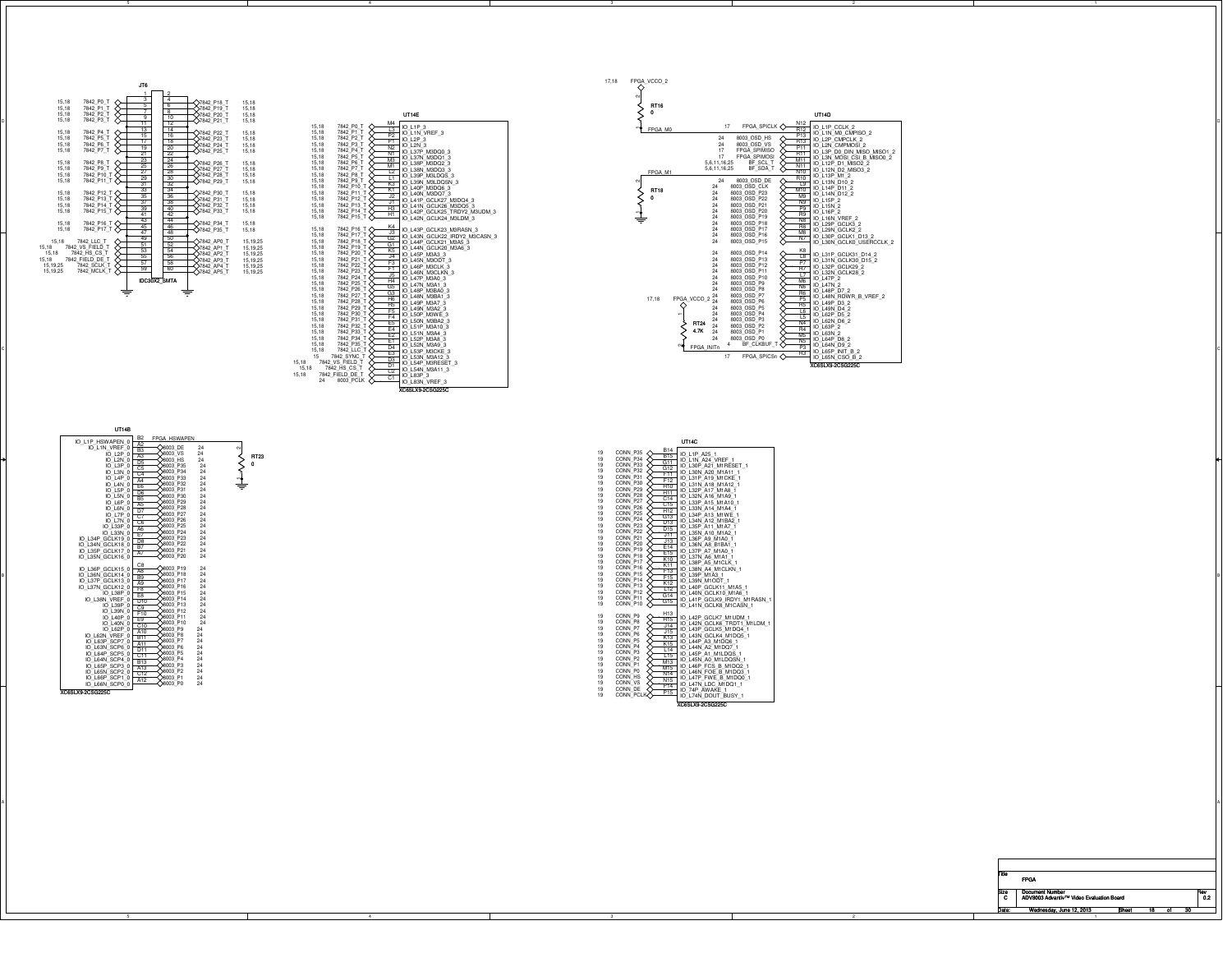

- RB31 33
- 19 SCLK\_OUT\_CONN  $\rightsquigarrow^{\perp} \sim \sim \sim \sim \sim \sim \sim \sim \sim$ nt\_conn\_t 19 RB30 33
- 19 MCLK\_OUT\_CONN  $\rightsquigarrow$   $\rightsquigarrow$   $\rightsquigarrow$   $\rightsquigarrow$   $\rightsquigarrow$   $\rightsquigarrow$   $\rightsquigarrow$ RB6 33
- 19 AP0\_OUT\_CONN-**1 AVY COND** CONN\_T 19 RB5 33
- 19 AP1\_OUT\_CONN-**1 AVY <del>&</del> AP1\_OUT\_CONN\_T** 19
- 19 AP2\_OUT\_CONN**!-/\/\^&\AP2\_OUT\_CONN\_T** 19 RB4 33
- C TO APPROXIMATE THE SUIT CONNECTION OF A PRODUCT CONNECTION OF A PRODUCT CONNECTION OF A PRODUCT CONNECTION OF A PRODUCT OF A PRODUCT OF A PRODUCT OF A PRODUCT OF A PRODUCT OF A PRODUCT OF A PRODUCT OF A PRODUCT OF A PROD 19 AP3\_OUT\_CONNRB3 33
	- AP4\_OUT\_CONN-**MMA-CAP4\_OUT\_CONN\_T** 19 RB2 33
	- 19RB1 33
	- 19 AP5\_OUT\_CONN  $\Diamond$   $\land\land\Diamond$   $\Diamond$ AP5\_OUT\_CONN\_T 19



- CONN\_PCLKCONN\_PCLK\_T 19 1 <sup>2</sup> RB34 33
- 188 CONN\_VS <u> ⊥</u>vVV<del>L</del>OCONN\_VS\_T 19 RB33 33
- 188 CONN\_HS ⊥**~∧∧∧–≗**◇conn\_hs\_t 19 <sup>2</sup>RB32 <sup>33</sup>

RB35 33

18CONN\_DECONN\_DE\_T 19 1 <sup>2</sup>

18

- 18--∧∧∧–<del>&</del>⊘conn\_p35\_T 19 RB7 33
- 8 CONN\_P35 RB8 3318♦ 1**-VVV-4-**QCONN\_P34\_T 19
- 188 CONN\_P34 RB9 33
- CONN\_P33 CONN\_P33\_T 19 1 <sup>2</sup> RB10 33
- 18 CONN\_P32 CONN\_P32\_T 19 1 <sup>2</sup> RB11 33
- 18 CONN\_P31 CONN\_P31\_T 19 1 <sup>2</sup> RB12 33
- 18 CONN\_P30 CONN\_P30\_T 19 1 <sup>2</sup> RB13 33
- 18 CONN\_P29 CONN\_P29\_T 19 1 <sup>2</sup> RB14 33
- 18 CONN\_P28 CONN\_P28\_T 19 1 <sup>2</sup> RB15 33
- 18CONN\_P27 CONN\_P27\_T 19 1 <sup>2</sup>
- 18 CONN\_P26 CONN\_P26\_T 19 1 <sup>2</sup> RB16 33
- 18 CONN\_P25 CONN\_P25\_T 19 1 <sup>2</sup> RB17 33
- 18 CONN\_P24 CONN\_P24\_T 19 RB19 33 1 <sup>2</sup> RB18 33
- 18CONN\_P23 CONN\_P23\_T 19 1 <sup>2</sup>
- 18 CONN\_P22 CONN\_P22\_T 19 1 <sup>2</sup> RB20 33
- CONN\_P21 CONN\_P21\_T 19RB21 33 1 <sup>2</sup>
- 18RB22 33
- 18CONN\_P20 CONN\_P20\_T 19 1 <sup>2</sup>
- 18 CONN\_P19 CONN\_P19\_T 19RB23 33 1 <sup>2</sup> RB24 33
- 18 CONN\_P18 CONN\_P18\_T 19 1 <sup>2</sup> RB36 33
- 18CONN\_P17 CONN\_P17\_T 19RB37 33 1 <sup>2</sup>
- 18CONN\_P16 CONN\_P16\_T 19 1 <sup>2</sup>
- 18 CONN\_P15 CONN\_P15\_T 19 1 <sup>2</sup> RB38 33
- RB39 33
- 18 CONN\_P14 CONN\_P14\_T 19 1 <sup>2</sup> RB40 33
- 18CONN\_P13 CONN\_P13\_T 19 1 <sup>2</sup>
- RB43 33
- RB44 33
- RB45 33
- RB46 33
- 
- 8 CONN\_P6\_CONN\_P6\_T 19
- 18CONN\_P5 CONN\_P5\_T 19RB48 33 1 <sup>2</sup>
- 18
- 
- 
- 
- CONN\_P1 CONN\_P1\_T 19 1 <sup>2</sup>
- 
- Al de la constantin de la constantin de la constantin de la constantin de la constantin de la constantin de la

TitleSize Document Number<br>C ADV8003 Advantiv™ Video Evaluation Board 0.2  $\begin{bmatrix} 1 & 0 \\ 0 & 2 \end{bmatrix}$ Date:Mednesday, June 12, 2013 **Sheet 19** of OUTPUT CONNECTORneed<br>C Sheet 19 of

18 CONN\_P11 CONN\_P11\_T 19 1 <sup>2</sup> 18 CONN\_P12 CONN\_P12\_T 19RB41 33 1 <sup>2</sup> RB42 33

- 188 CONN\_P10  $\rightsquigarrow$   $\rightsquigarrow$   $\rightsquigarrow$   $\rightsquigarrow$   $\rightsquigarrow$   $\rightsquigarrow$   $\rightsquigarrow$   $\rightsquigarrow$
- 18 CONN\_P9 - NNA≗◇CONN\_P9\_T 19
- 18CONN\_P8 CONN\_P8\_T 19 1 <sup>2</sup>
- 18CONN\_P7 CONN\_P7\_T 19 1 <sup>2</sup>
- 18RB47 33
- 
- RB49 33
- CONN\_P4 CONN\_P4\_T 19 1 <sup>2</sup>
- 18CONN\_P3 CONN\_P3\_T 19RB50 33 1 <sup>2</sup>
- CONN\_P2 -**1-^{\^<del>\$</del><**\conn\_p2\_T 19
- RB52 33
- RB53 33
- 
- 1818
- RB51 33
	- - -
- 18
	- - - CONN\_P0 CONN\_P0\_T 19 1 <sup>2</sup>
- 
- 
- -
- 

- -
	-
- 
- 
- 
- 
- 
- -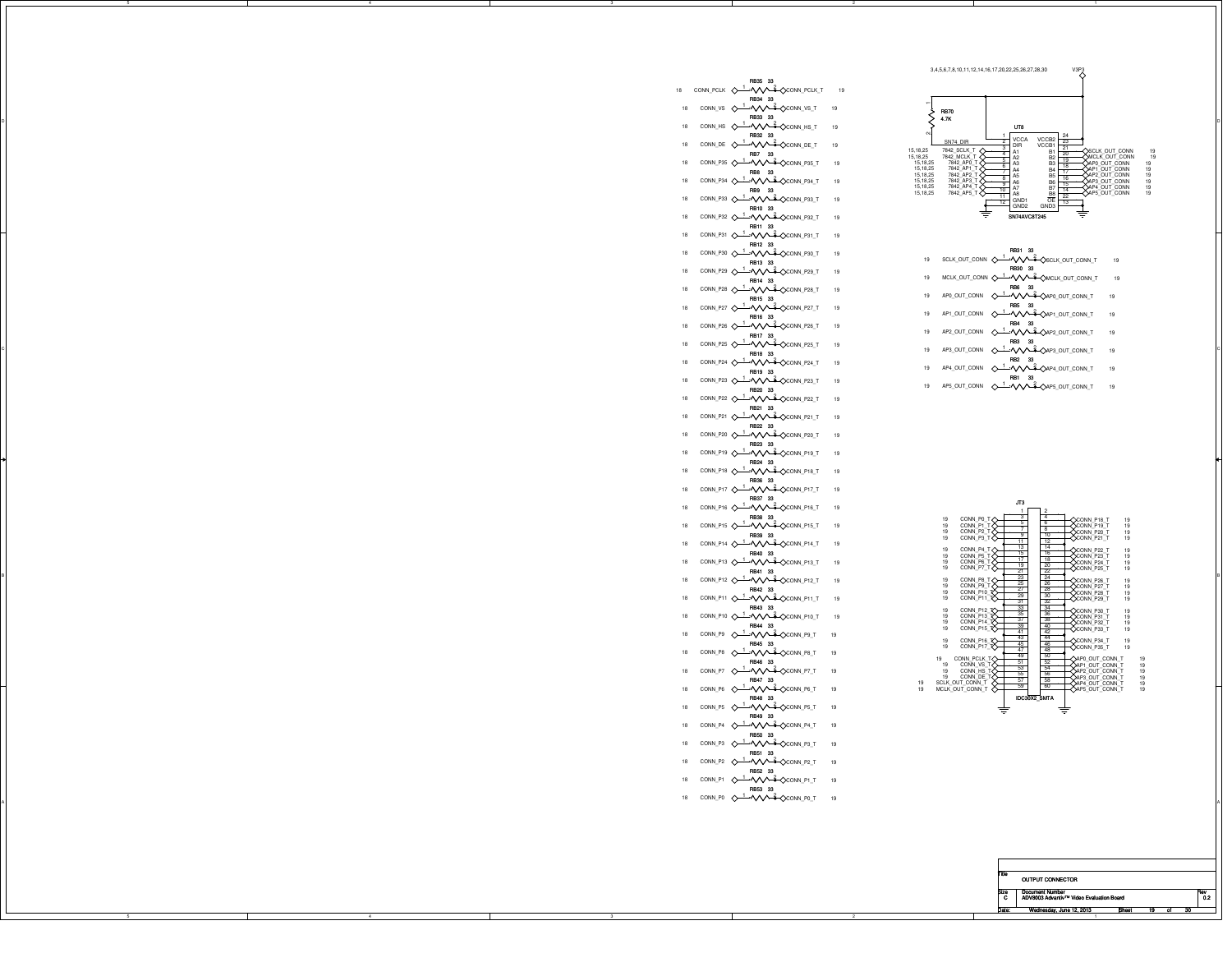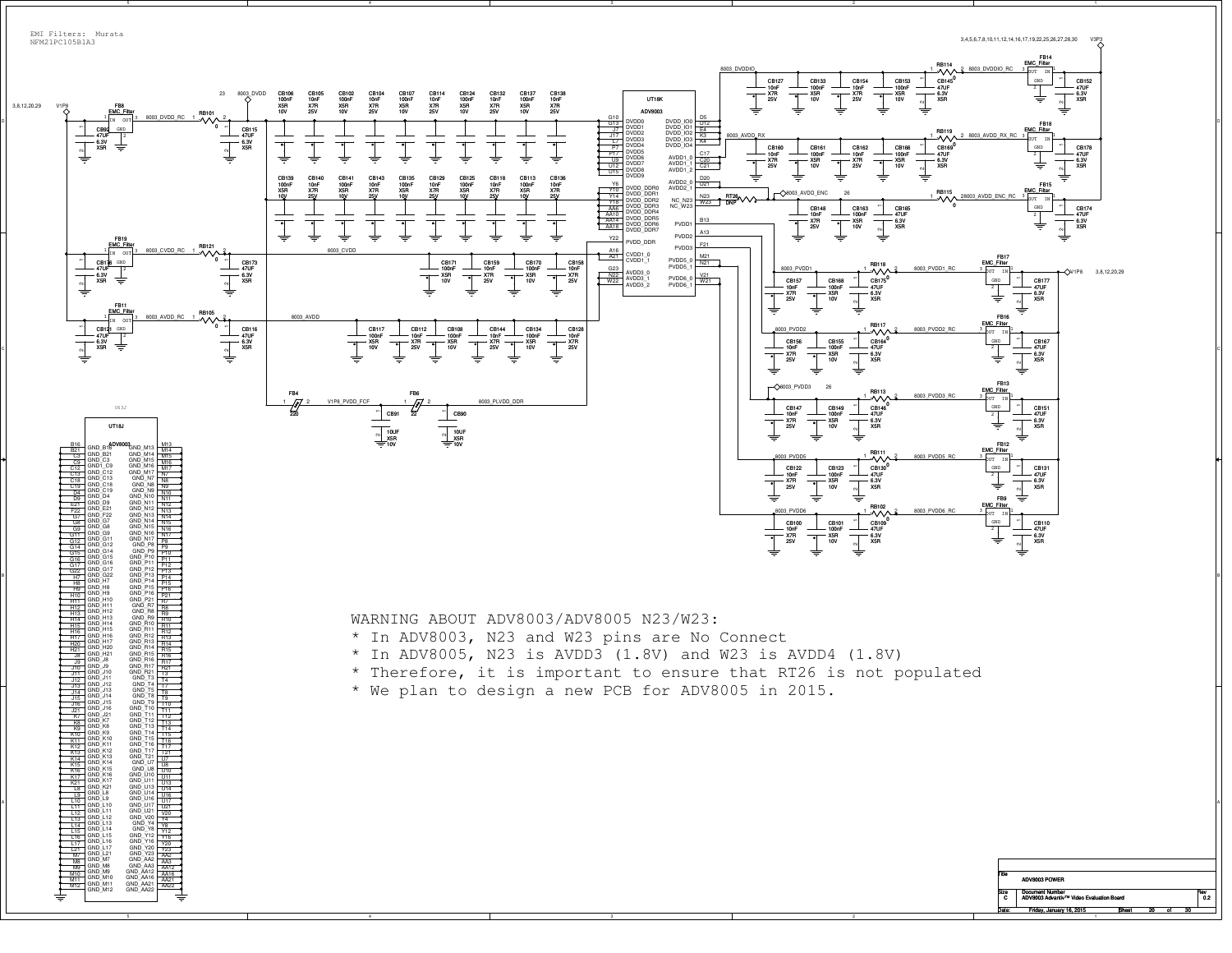



 $\circ$ 

| Title |                                          |  |  |     |
|-------|------------------------------------------|--|--|-----|
|       | ADV8003 TMDS INPUT                       |  |  |     |
| Size  | <b>Document Number</b>                   |  |  | Rev |
| C     | ADV8003 Advantiv™ Video Evaluation Board |  |  | 0.2 |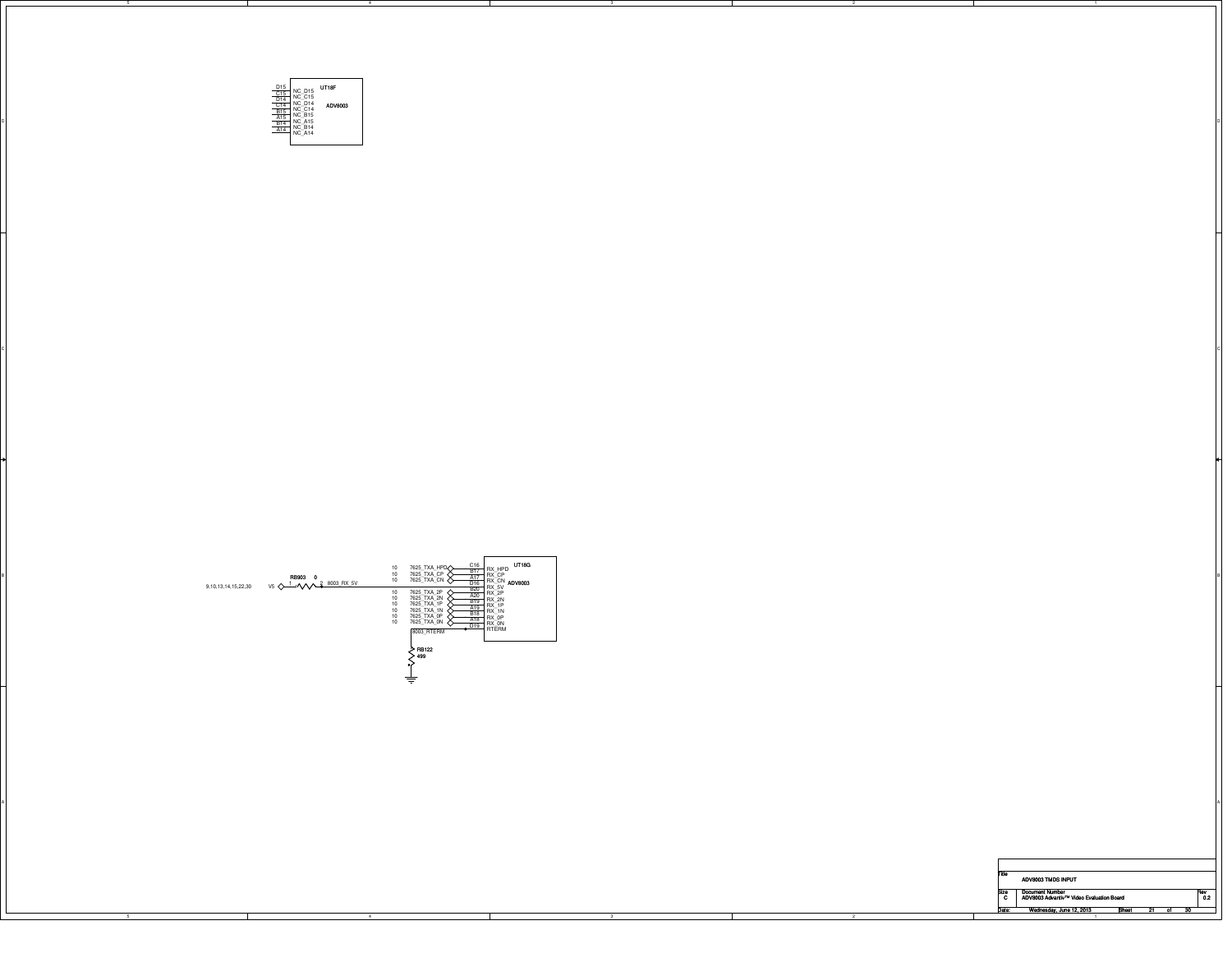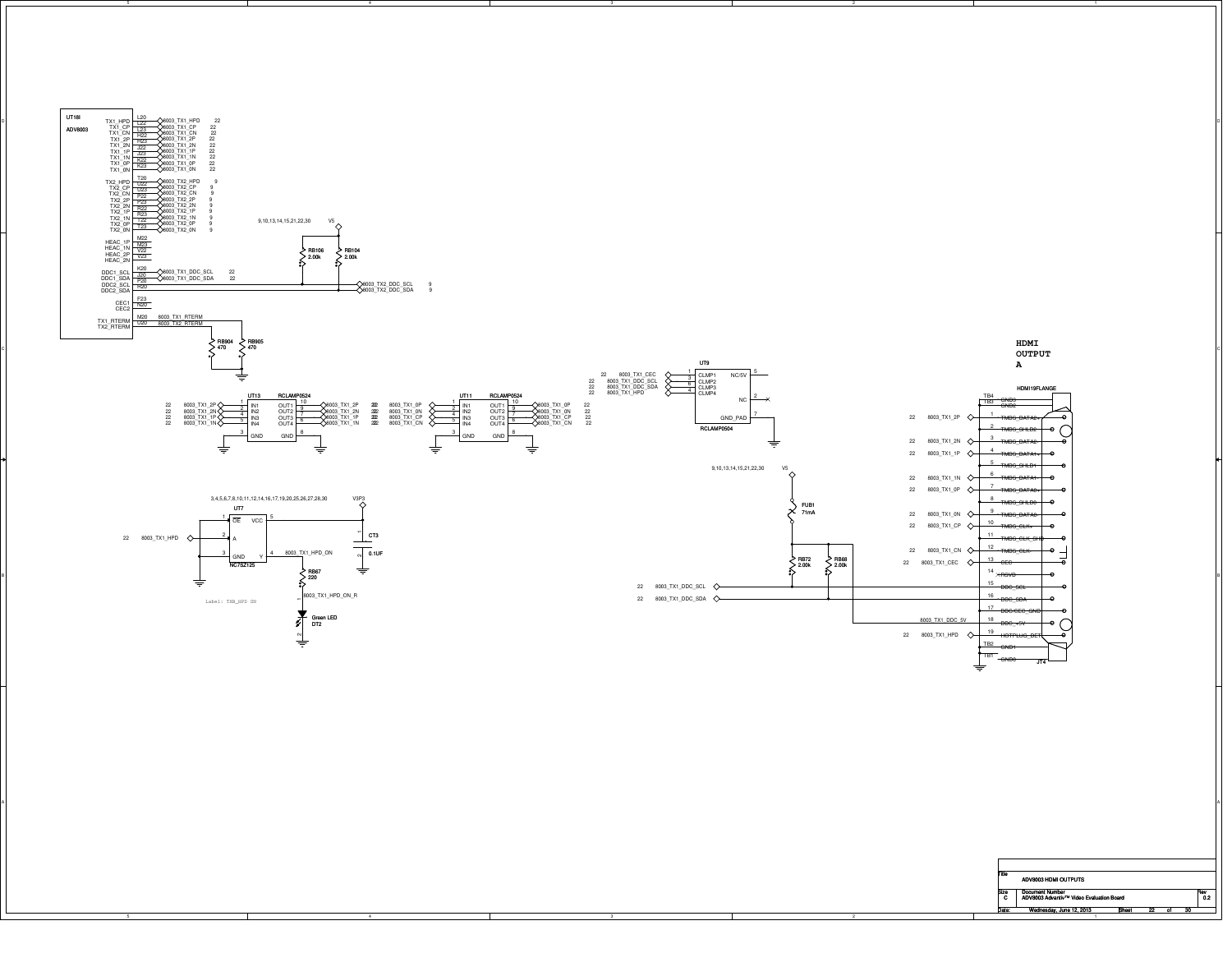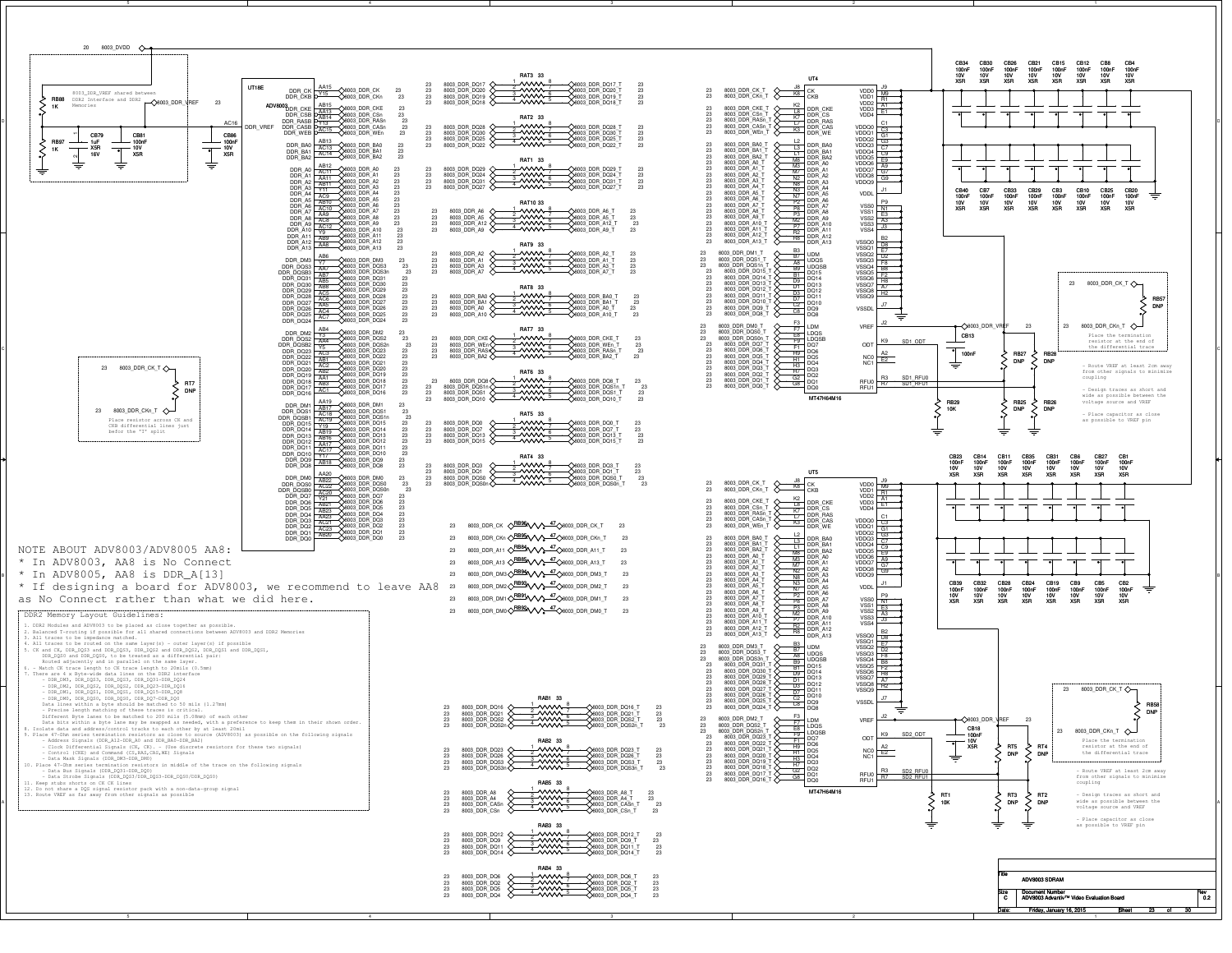|                                 | 18<br><b>UT18A</b><br>18<br>18<br>ADV8003<br>18<br>18<br>BANK 0<br>18<br>18<br>18<br>18<br>18<br>18<br>18                  |
|---------------------------------|----------------------------------------------------------------------------------------------------------------------------|
|                                 | 18<br>18<br>18<br>18<br>18<br>18<br>18<br>18<br>18<br>18<br>18<br>18<br>18<br>18                                           |
|                                 | 18<br>18<br>18<br>18<br>18<br>18<br>18<br>$\frac{18}{18}$<br>18                                                            |
| 8003_SFL<br><b>RT48</b><br>4.7K | 18 8003 HS $\overline{X}$ HS<br>18 8003 VS $\overline{X}$ HS<br>18 8003 DE $\overline{X}$ DE<br>18 8003 PCLK<br><b>SFL</b> |

RT48 4.7K 1  $\alpha$ 

|                                                                                                                                                                                                                                                                                                                                                                                                                                                                                                                                                                                                                                                                                                           | UT18B   |
|-----------------------------------------------------------------------------------------------------------------------------------------------------------------------------------------------------------------------------------------------------------------------------------------------------------------------------------------------------------------------------------------------------------------------------------------------------------------------------------------------------------------------------------------------------------------------------------------------------------------------------------------------------------------------------------------------------------|---------|
| 18                                                                                                                                                                                                                                                                                                                                                                                                                                                                                                                                                                                                                                                                                                        | ADV8003 |
| $\begin{array}{r} 8003\_0 \text{SD}_{} = 23 \\ 8003\_0 \text{SD}_{} = 22 \\ \text{RHS} = 0.01 \text{S} = 0.01 \text{S} = 0.000 \text{S} = 0.000 \text{S} = 0.000 \text{S} = 0.000 \text{S} = 0.000 \text{S} = 0.000 \text{S} = 0.000 \text{S} = 0.000 \text{S} = 0.000 \text{S} = 0.000 \text{S} = 0.000 \text{S} = 0.000 \text{S} = 0.0$<br>18<br>8003_OSD_P21<br>8003_OSD_P20<br>8003_OSD_P20<br>009_OSD_P10<br>C1 OSD_N20/EXT_DIN4<br>18<br>18                                                                                                                                                                                                                                                         |         |
| 8003_OSD_P19<br>8003_OSD_P19<br>8003_OSD_P19<br>8003_OSD_P17<br>8003_OSD_P17<br>P12<br>D1 OSD_N17/EXT_DIN1<br>003_OSD_P17<br>P12<br>D5D_IN17/EXT_DIN1<br>18<br>18<br>18                                                                                                                                                                                                                                                                                                                                                                                                                                                                                                                                   |         |
| 8003_OSD_P16        OSD_IN16/EXT_DIN0<br>18<br>18<br>$\begin{array}{ccc}\n8003^-0SD_P15 & \xleftarrow{\phantom{xx}} & \xrightarrow{\phantom{xx}} & \xrightarrow{\phantom{xx}} & \xrightarrow{\phantom{xx}} & \xrightarrow{\phantom{xx}} & \xrightarrow{\phantom{xx}} & \xrightarrow{\phantom{xx}} & \xrightarrow{\phantom{xx}} & \xrightarrow{\phantom{xx}} & \xrightarrow{\phantom{xx}} & \xrightarrow{\phantom{xx}} & \xrightarrow{\phantom{xx}} & \xrightarrow{\phantom{xx}} & \xrightarrow{\phantom{xx}} & \xrightarrow{\phantom{xx}} & \xrightarrow{\phantom{xx}} & \xrightarrow{\phantom{xx}} & \xrightarrow{\phantom{xx}} & \xrightarrow{\phantom{xx}} & \xrightarrow{\phantom{xx}} &$<br>18<br>18 |         |
| 8003_OSD_P12<br>8003_OSD_P11<br>8003_OSD_P11<br>8000_OSD_P11<br>8000_OSD_B10<br>8000_OSD_B10<br>8000_OSD_B10<br>8000_M110P40<br>18<br>18<br>18                                                                                                                                                                                                                                                                                                                                                                                                                                                                                                                                                            |         |
| 8003_OSD_P9<br>18<br>$\frac{64}{9}$ OSD IN9/P45<br>8003 OSD P8<br>18<br>8003 OSD<br>18                                                                                                                                                                                                                                                                                                                                                                                                                                                                                                                                                                                                                    |         |
| 8003_OSD<br>18<br>$\sqrt{\frac{64}{91}}$ OSD_IN6/P42<br>8003 OSD P5<br>18<br>$\sqrt{\frac{1}{14}}$ OSD_IN5/P41<br>8003_OSD_P4<br>18<br>$\sqrt{\frac{1}{H_3}}$ OSD IN4/P40<br>8003_OSD_P3<br>18                                                                                                                                                                                                                                                                                                                                                                                                                                                                                                            |         |
| $\sqrt{+12}$ OSD_IN3/P39<br>8003_OSD_P2<br>18<br>OSD_IN2/P38<br>8003 OSD P1<br>18<br>34 OSD_IN1/P37<br>8003_OSD_P0<br>18                                                                                                                                                                                                                                                                                                                                                                                                                                                                                                                                                                                  |         |
| 8003_OSD_HS<br>18<br>18                                                                                                                                                                                                                                                                                                                                                                                                                                                                                                                                                                                                                                                                                   |         |
| 18<br>18                                                                                                                                                                                                                                                                                                                                                                                                                                                                                                                                                                                                                                                                                                  |         |

A

 $\circ$ 

| liite     | ADV8003 PIXELBUS I/O                                               |              |    |    |    |           |
|-----------|--------------------------------------------------------------------|--------------|----|----|----|-----------|
| Size<br>C | <b>Document Number</b><br>ADV8003 Advantiv™ Video Evaluation Board |              |    |    |    | Rev<br>02 |
| Date:     | Wednesday, June 12, 2013                                           | <b>Sheet</b> | 24 | ot | 30 |           |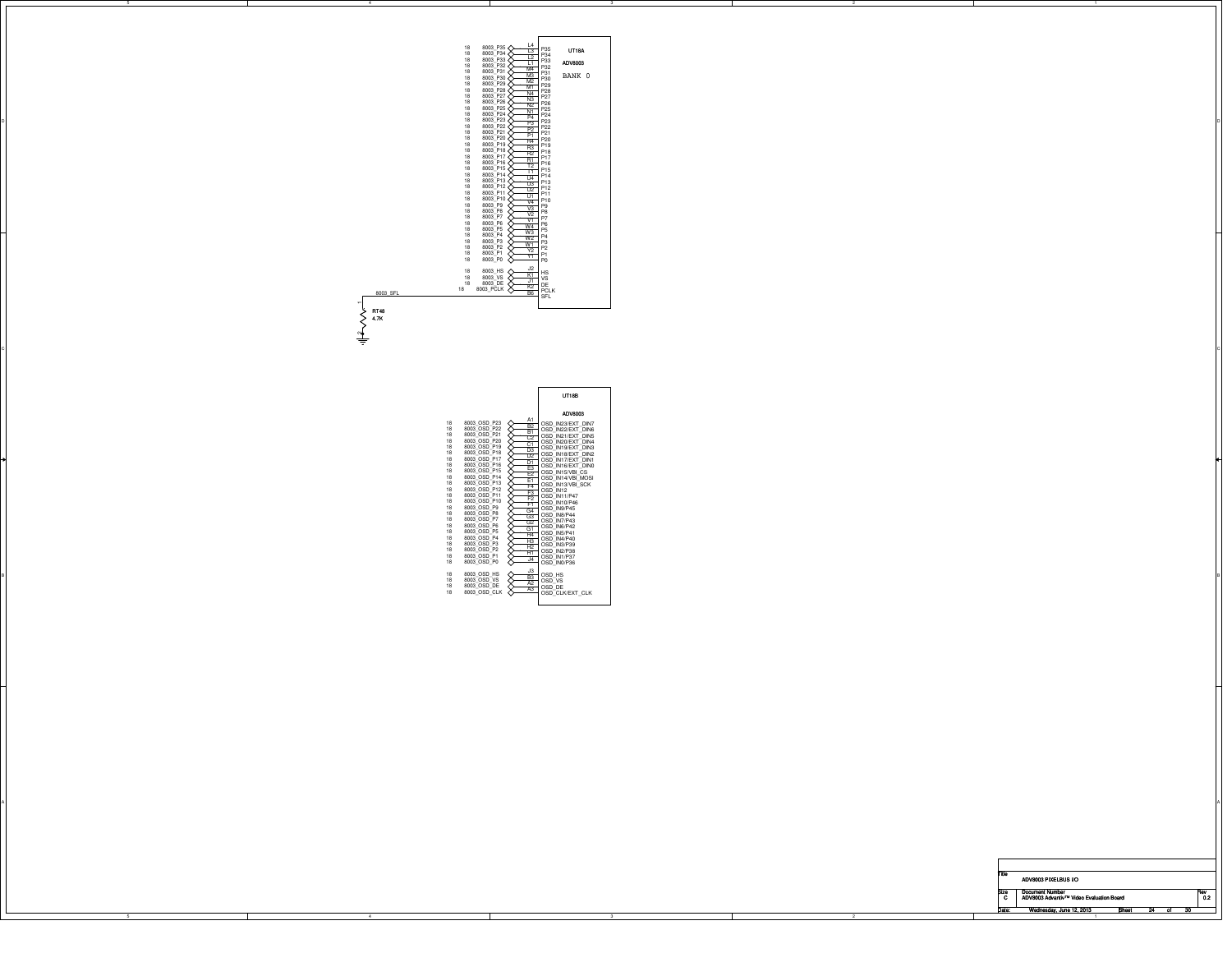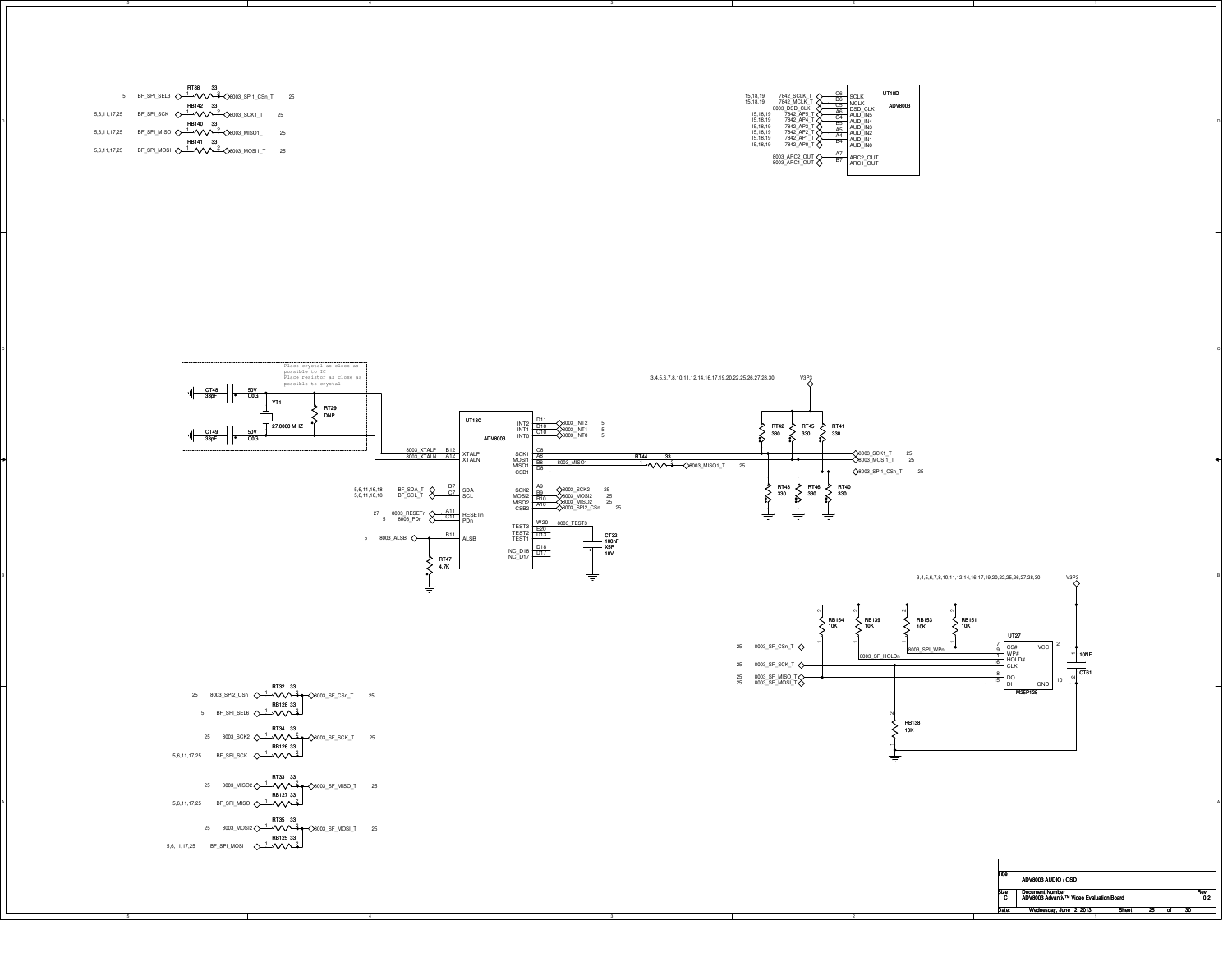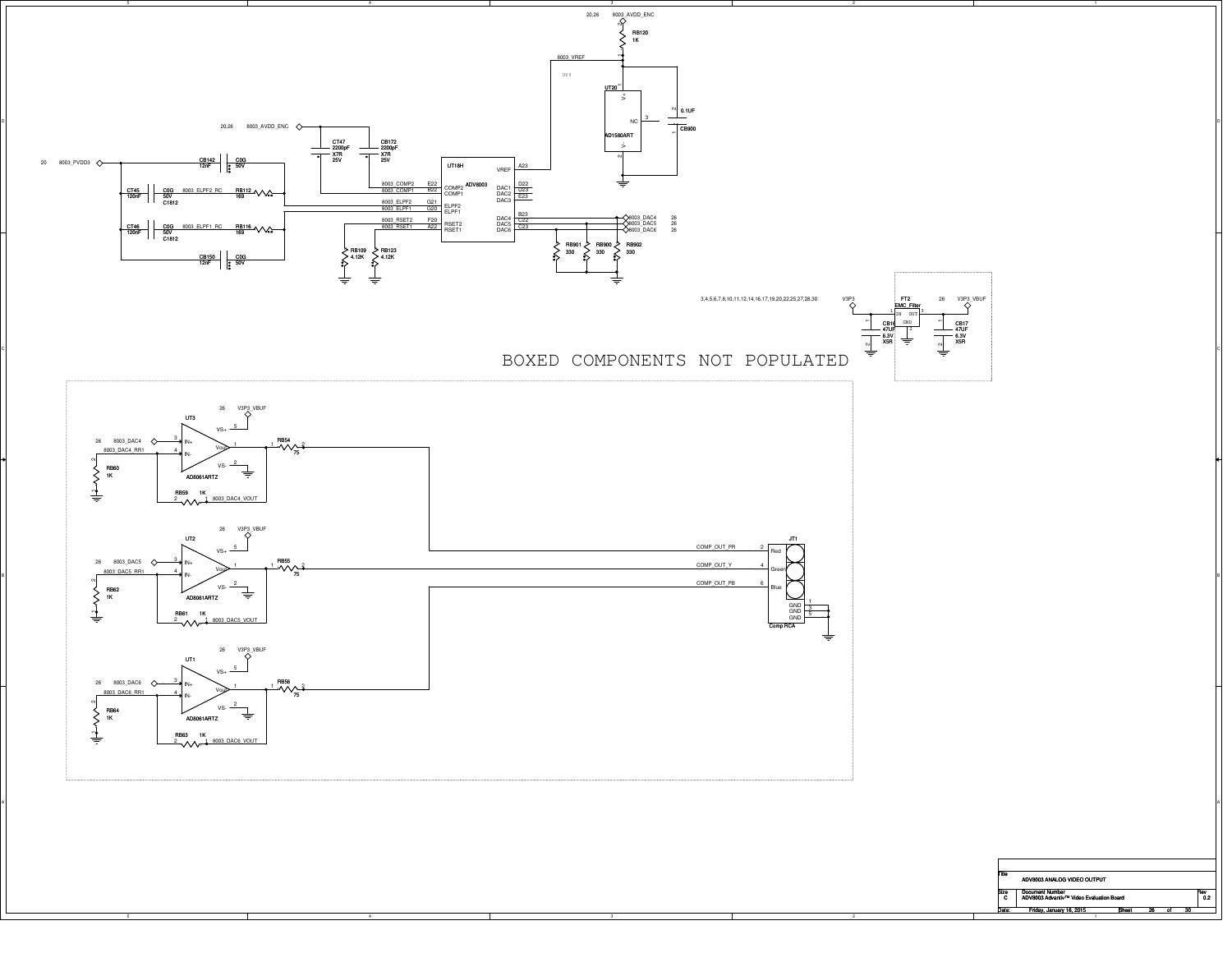







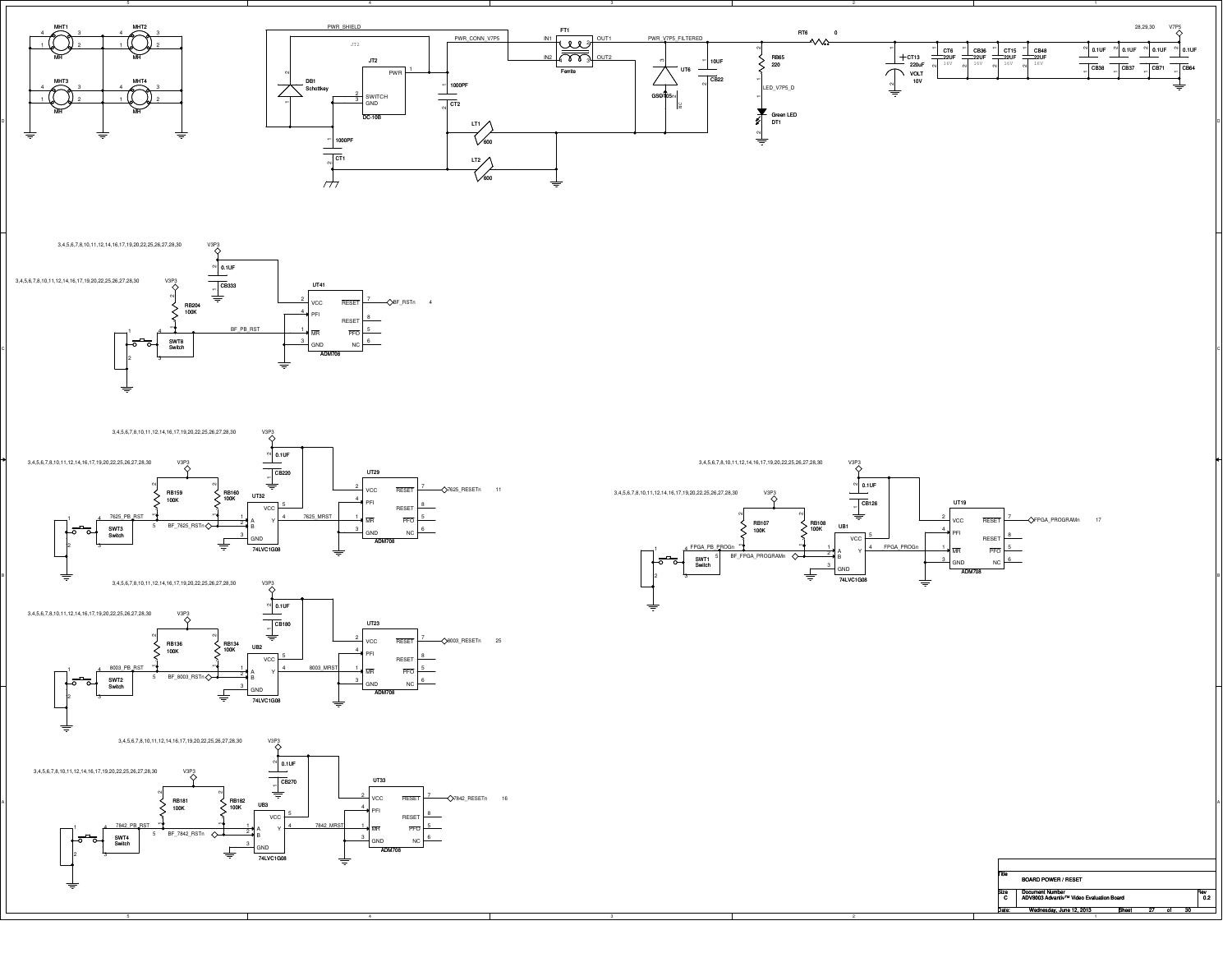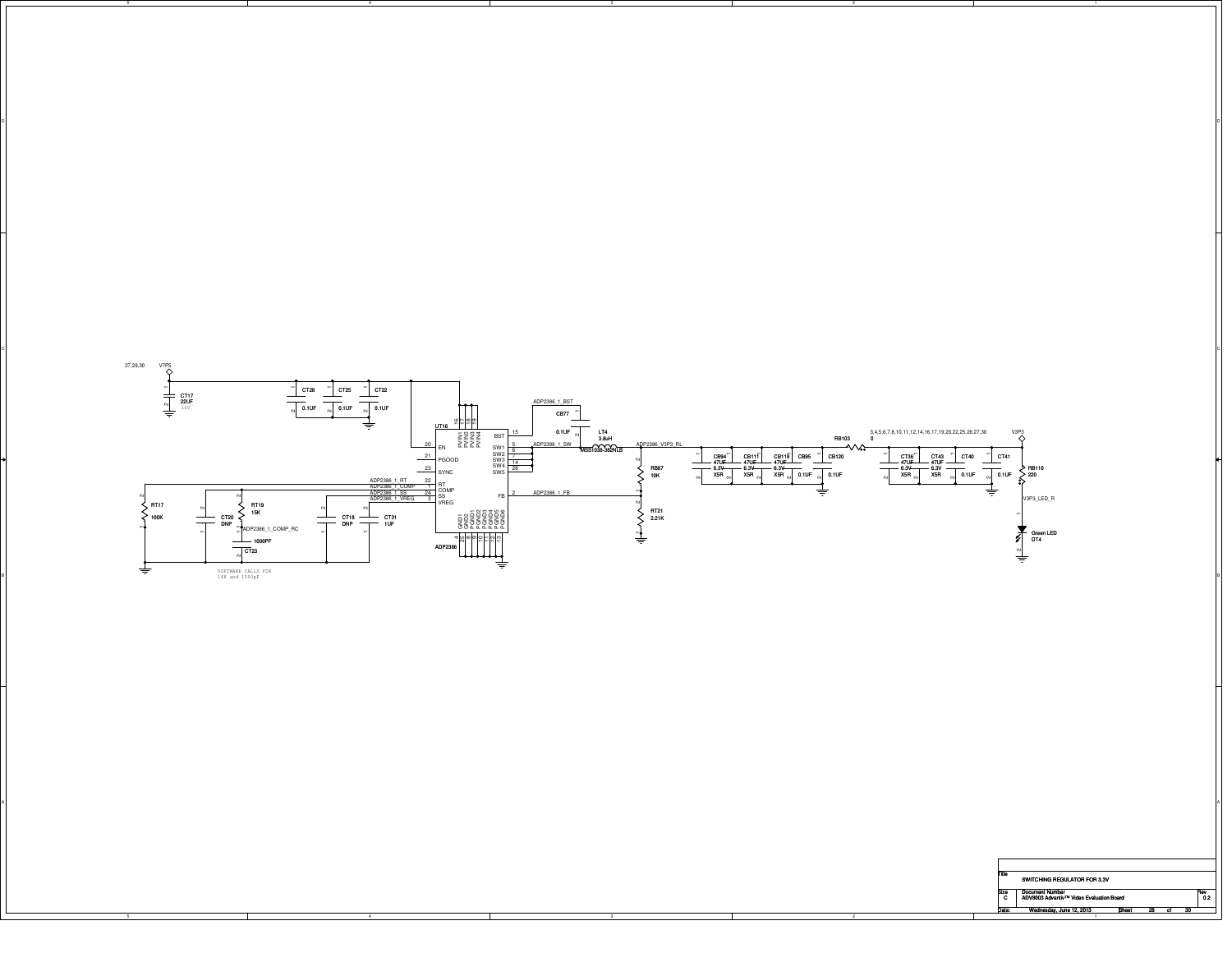

on and the contract of the contract of the contract of the contract of the contract of the contract of the contract of the contract of the contract of the contract of the contract of the contract of the contract of the con

BI<br>Bi

A

| <b>Document Number</b><br>Size                | Rev |  |
|-----------------------------------------------|-----|--|
|                                               |     |  |
| ADV8003 Advantiv™ Video Evaluation Board<br>c |     |  |